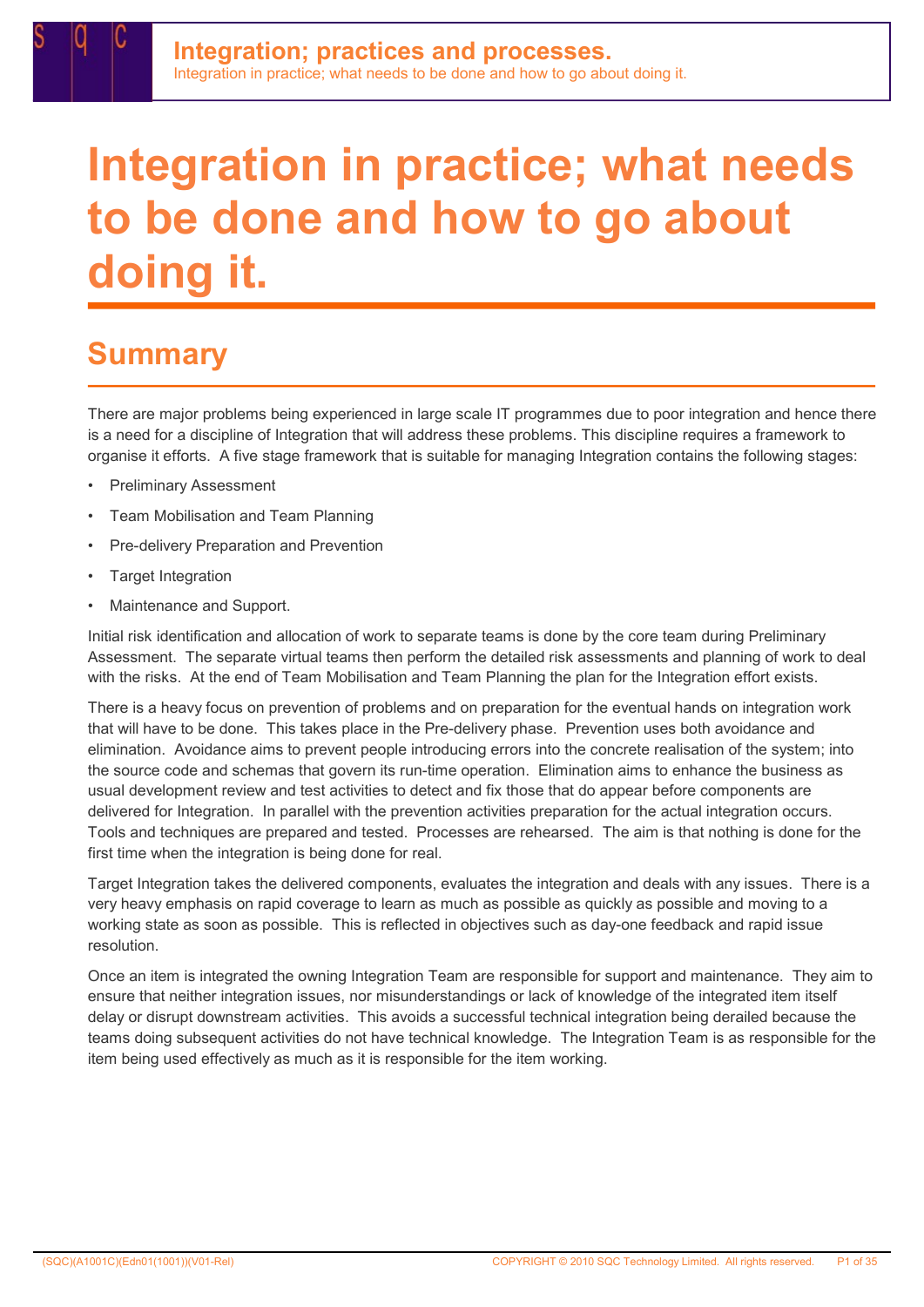

## Table of Contents

| 1.             |          |
|----------------|----------|
| 2.             |          |
| 3 <sub>1</sub> |          |
| 4.             |          |
|                |          |
|                |          |
| 5.             |          |
|                |          |
|                |          |
|                |          |
|                |          |
|                |          |
|                |          |
|                |          |
| 6.             |          |
|                |          |
|                |          |
|                |          |
|                |          |
|                |          |
|                |          |
| 7.             |          |
|                |          |
|                |          |
|                |          |
|                |          |
|                |          |
|                |          |
|                |          |
|                |          |
|                |          |
| 8.             |          |
|                |          |
|                |          |
|                |          |
|                |          |
|                |          |
|                |          |
| 9.             |          |
|                |          |
|                |          |
|                |          |
|                |          |
|                | End Game |
|                |          |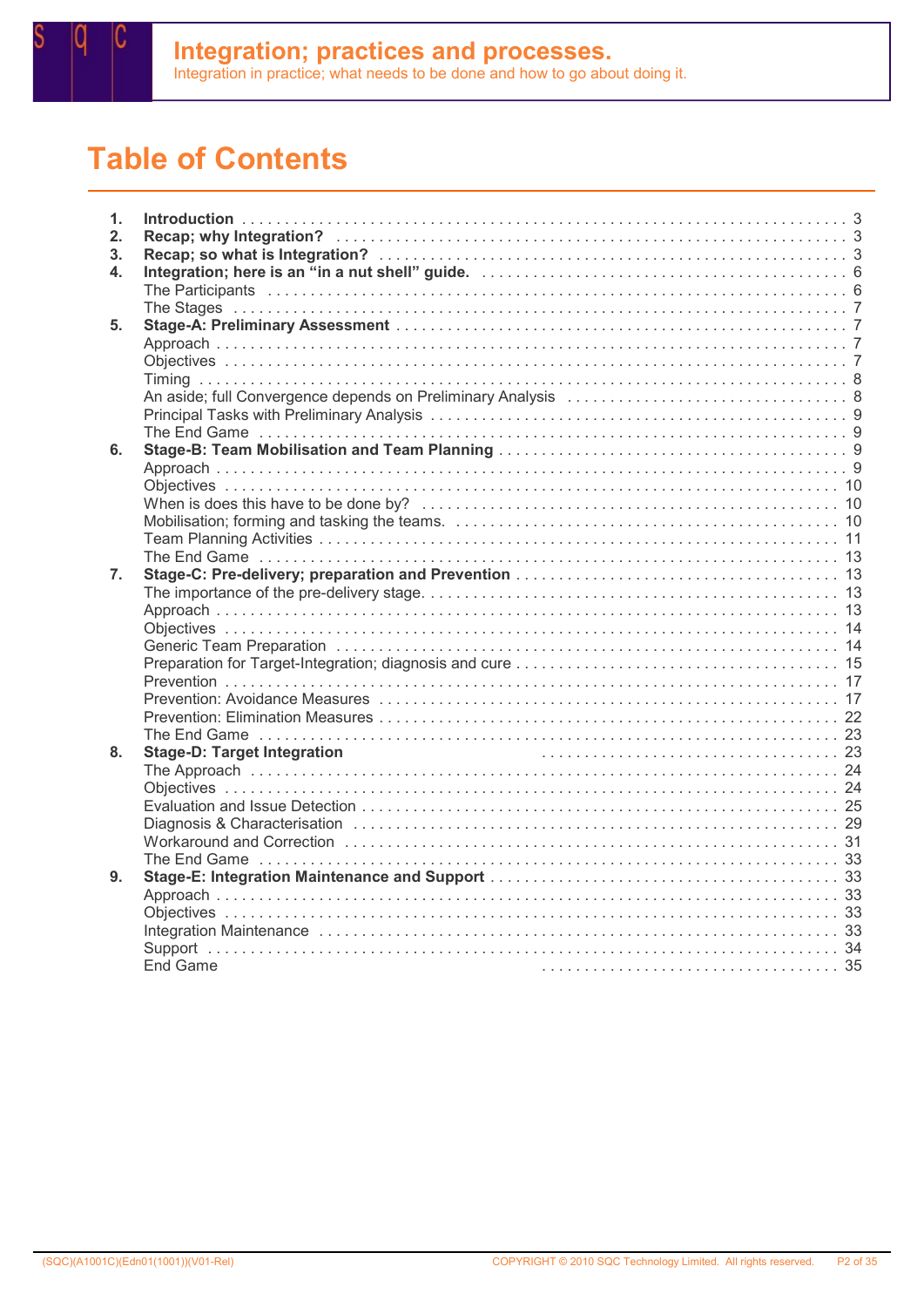## 1. Introduction

This is the third in a series of five articles on the topic of Integration. The first article [reference 1] discussed how IT projects experience major problems as a result of integration problems. It went on to introduce the concept of having Integration as an organised, planned and staffed practice focussing on prevention and rapid cure of integration issues. The second article [reference 2] addressed the nature of the Integration discipline and the four main challenges that would be faced introducing and sustaining the use of Integration. This article now goes on to discuss the tasks and activity that make up an Integration effort and the framework that glues them together into a cohesive whole. It also outlines some of the techniques that can be used during Integration.

Readers who have not done so are advised to read these two articles before proceeding with this one.

This is quite a long article. It starts with recaps over a couple of topis. Firstly over the reason why we need a discipline of Integration and secondly over the nature of the discipline. There is then a short "in a nutshell" guide that introduces a five stage model to shape the Integration effort. Each of the stages is then described in more detail.

The descriptions of the two main operation stages, Pre-delivery work and Target Integration, include within them descriptions of the types of methods and techniques that can be used by the teams carrying out Integration. They thus not only define the organisational shape and objectives of these stages but also illustrate the sorts of things that can be done to prevent, eliminate and deal with integration faults.

## 2. Recap; why Integration?

The aim of integration; it is "to become fully integrated as soon as possible" and this is so that downstream activities that can only progress effectively once the solution is operating can proceed. Failure to integrate creates a bottleneck with problems blocking everyone. We want to do Integration because without it timely progress generally does not happen; things take too long and they derail projects.

Why do we need to address this issue with a new discipline of Integration rather than incremental changes on existing practices. Integration is required because the way medium and large scale IT delivery is generally organised combined with lack of focus and investment on mitigation of integration risk is the major origin of the problem that needs solving.

We do need to be beware of blurring boundaries though; Integration is not about getting the system to pass every test; it is about getting the system into a state where the majority of operations work in a recognisable form and the majority of tests can be run and give some kind of meaningful information. We want to do this quickly because failing to do so means missed deadlines and massive cost increases.

## 3. Recap; so what is Integration?

The job of Integration is to get the system working well enough to allow downstream activities to progress effectively and efficiently and then to support these downstream activities where they do encounter or discover integration issues. It does not encompass the downstream activities themselves, it does no focus on issues contained within individual components (other than where they are the cause of an integration issue) and in its current guise it does not address detailed testing of the integrity of the integration. It facilitates keeping the programme moving at pace and avoids the sudden loss of momentum as bits of the system come together, do not work and leave teams standing around with little to do as days and weeks are lost.

The discipline of Integration embeds into work plans a set of preventative and curative tasks along with the preparation tasks that will enable these primary tasks to be executed. These tasks all focus on the integration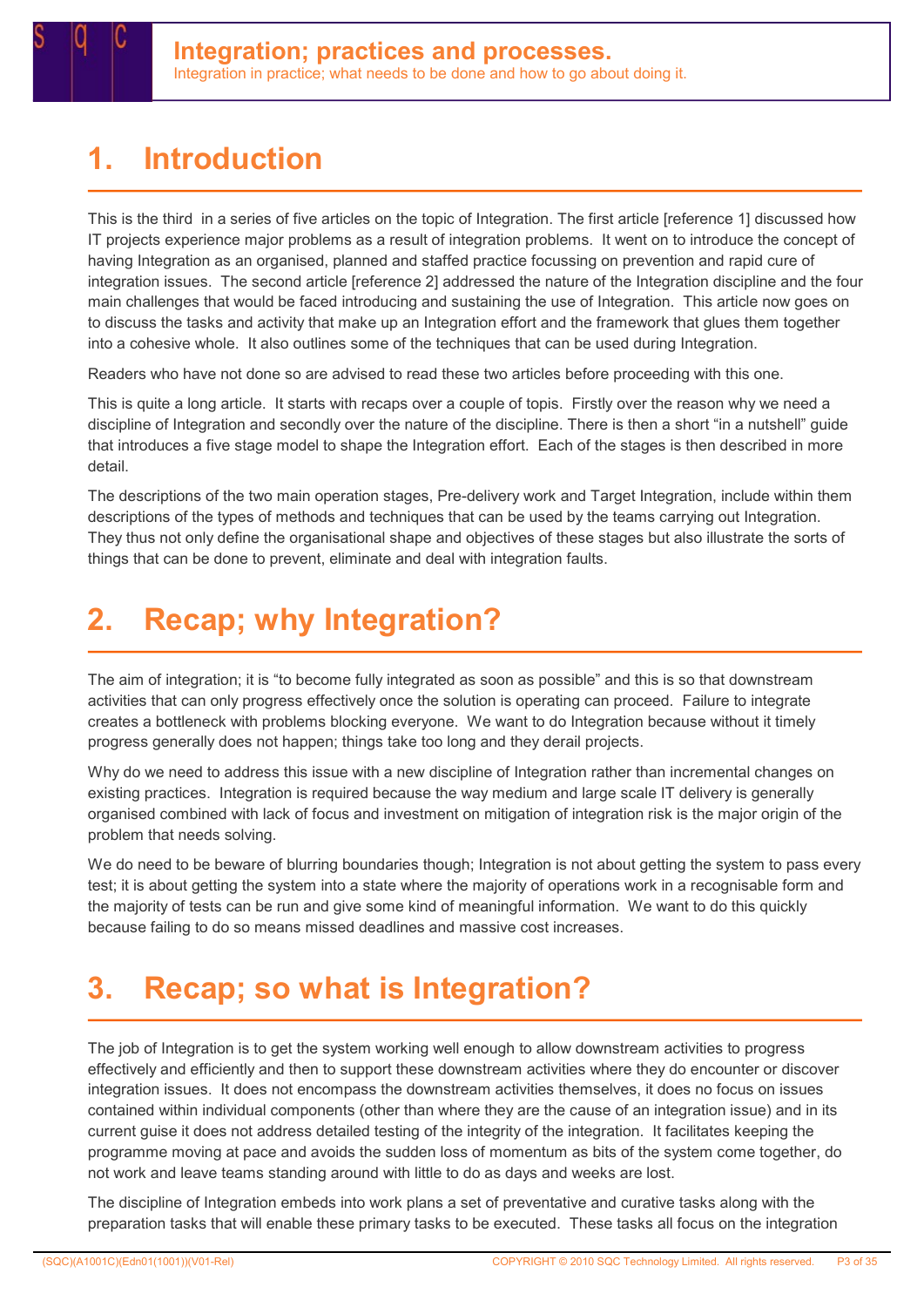risks. They intercept development activities to prevent integration faults and where this fails they detect, diagnose and eliminate issues as quickly as possible. Successful Integration depends upon collaborative working across supplier teams. However it is a planned and managed operation and is not done on a best endeavours basis. It depends upon creating a virtual team organisation that draws all the necessary skills and knowledge together. Success depends upon integrating the organisations before attempting to integrate the products they are supplying.

The essential features of an Integration discipline are embodied in the principles of Integration; these were introduced in the second article of this series [reference 2]. The more effectively these principles are applied the more effective will Integration be. The subset of principles. that directly influence and constrain the processes and practices of Integration are repeated in Table 1. The exclusions are generally ones that address the political and cultural conditions, organisational approaches, mobilisation and adoption.

| Table 1: Principles that influence processes and practices; what is done and how to do it. |                                                                                                                                                                                                                                                                                                                                                                                                                                                                                                                              |  |
|--------------------------------------------------------------------------------------------|------------------------------------------------------------------------------------------------------------------------------------------------------------------------------------------------------------------------------------------------------------------------------------------------------------------------------------------------------------------------------------------------------------------------------------------------------------------------------------------------------------------------------|--|
| P4                                                                                         | The remit of Integration is to get things working as rapidly as possible; not to wait till a system with<br>problems is delivered, find a problem and then to wait for someone else to diagnose it and address it.                                                                                                                                                                                                                                                                                                           |  |
| P <sub>5</sub>                                                                             | To be effective Integration has to focus as much on prevention as it does on detection and cure.<br>Without effective prevention the frontline integration activities will become swamped. That said;<br>expect to do and prepare for a lot of curing.                                                                                                                                                                                                                                                                       |  |
| P <sub>6</sub>                                                                             | So; whilst prevention is a priority there will always be problems and the so Integration must plan and<br>prepares to make effective progress when problems are encountered. The Integration team expect to<br>'debug' and prepare for this. They expect to need to workaround problems until they are fixed. They<br>don't expect things to go to plan but they need a plan; they need a plan that is inherently flexible and<br>adaptive.                                                                                  |  |
| P7                                                                                         | Integration is a technical activity that requires a diverse team with comprehensive understanding of<br>the technical architecture and of the technologies in use. The team needs to be self contained and<br>able to deal with technical issues rapidly. It cannot wait for external support on key technologies or<br>design issues as this would cause delay.                                                                                                                                                             |  |
| P <sub>8</sub>                                                                             | The team needs the right skills, tools and equipment to operate effectively. Missing skills and<br>inappropriate dependency on ad-hoc arrangements or on external support will introduce crippling<br>delays. Failure to provide or prepare tools in advance will result in further delays when they are<br>required.                                                                                                                                                                                                        |  |
| P <sub>10</sub>                                                                            | Preparation is everything. The team must be a team and not a collection of individuals by the time the<br>real works starts. Knowledge must be developed and shared. The operation must be planned in<br>advance, all necessary infrastructure and tools must be in place and wherever possible the operation<br>should be rehearsed.                                                                                                                                                                                        |  |
| $P-B5$                                                                                     | Ensure teams are teams in more than name - gaining the massive increase in effectiveness that a<br>team has over a collection of individuals.                                                                                                                                                                                                                                                                                                                                                                                |  |
| P-B6                                                                                       | Mobilise and sustain for the full campaign - to get effective delivery of preparation activities and<br>follow-up activities which are essential if the core integration is to be a success.                                                                                                                                                                                                                                                                                                                                 |  |
| $P-B7$                                                                                     | Align small teams with the risk profile – to allow the team to focus and to provide each with a clear set<br>of objectives.                                                                                                                                                                                                                                                                                                                                                                                                  |  |
| $P-D1$                                                                                     | Integration as a whole needs a clear remit; one that is clear to all involved and to the wider community<br>participating in the programme. It is important that it is very clear what it covers and what it does not<br>cover. The remit needs to be tight and focussed on preventing Integration issues sinking the<br>programme Integration should not become a name used for a wider ad-hoc collection of activities.<br>There should be a written remit or brief that summarise what Integration is and what ir is not. |  |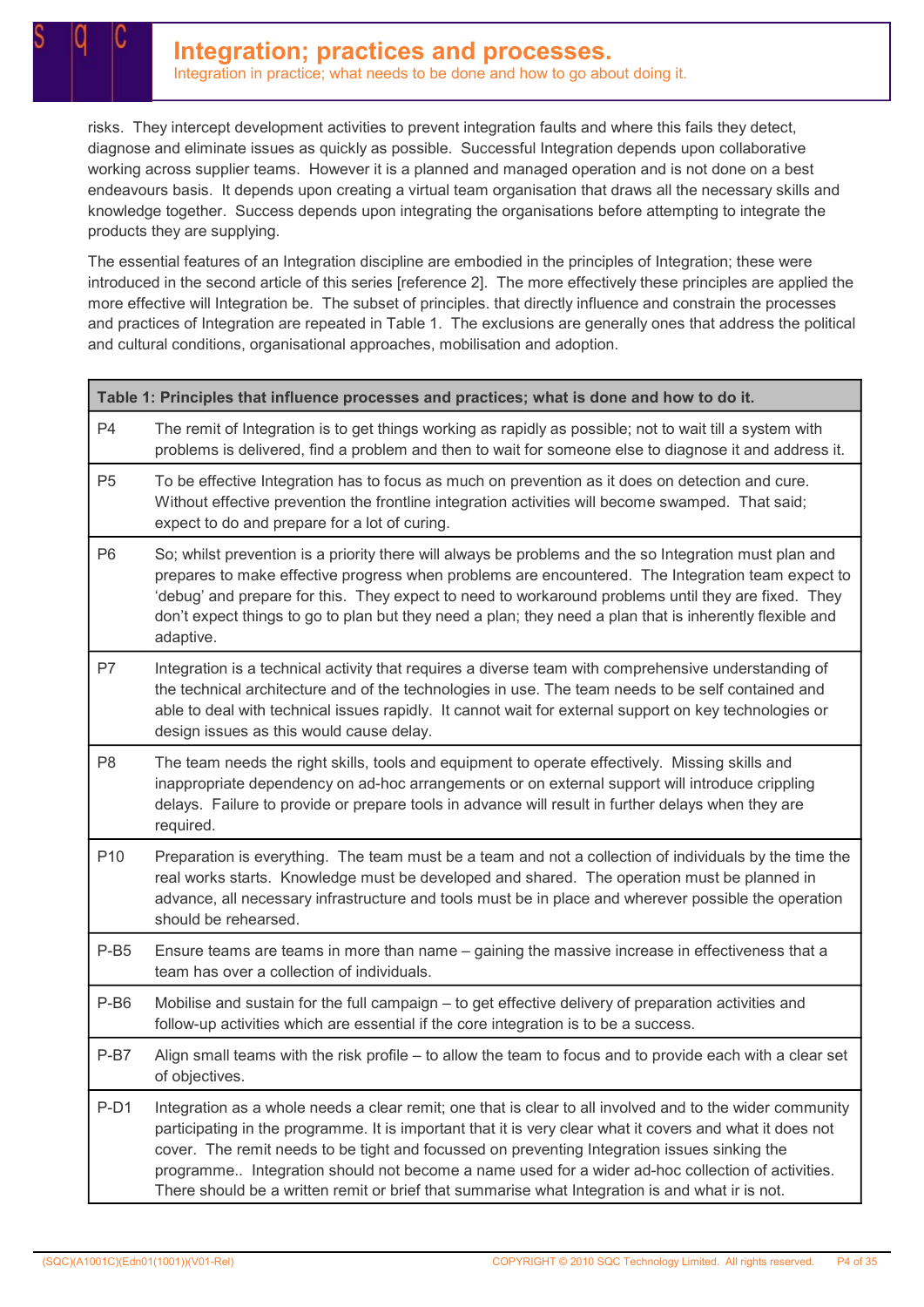Table 1: Principles that influence processes and practices; what is done and how to do it.

- P-D2 Integration task selection must focus on risk. There must be explicit identification of he sources of integration risk. They must be ranked. Tasks to tackle them are generally planned starting with the highest ranked risk.
- P-D3 Task selection needs to address prevention and cure. As much if not more attention is given to actions that will prevent problems being present in the delivery as on actions that will detect and remove problems.
- P-D4 Identify preparation tasks in detail. Tasks can not be executed effectively and quickly without adequate preparation. Preparation needs to be done in advance; not when the primary task is due. Identifying what to do must also identify all of the preparation required to support the task.
- P-E1 Clearly scope the work to be done. Do this early enough so that on-time delivery can be planned and sufficient resource applied.
- P-E2 Partition the work into separate final deliverable items. Where appropriate identify intermediate deliverables that contribute to the final deliverables. Allocate a value to each item so aggregate output can be tracked.
- P-E3 Define objective measures of the completeness and quality of each deliverable.
- P-E4 Establish, maintain and clearly publish the time window within which the work should be performed. This is a joint responsibility between the people doing the work and the sponsor of the work. Have off set windows for different aspects of the work. This provides clarity on start dates; people know if they have not started that they are behind. This provides clarity on end dates; people can tell if they are going to be late.
- P-E5 Schedule tasks to achieve the work to obtain a plan. Plot the forecast trajectory of the cumulative value provided by completed deliverables. If the forecast does not show 80% of the value being achieved by 50% of the way through the window then either reschedule tasks or accept that the target duration is unlikely to be met. In the later case there is a need to revise plans at the parent level.
- P-E6 Track actual completion value against the forecast and intervene on under performance.
- P-E7 Have a competent and empowered individual responsible for delivery management. It is there job to confirm the schedule is one likely to be met, to track divergence from the plan, to ensure those doing the work do not fail to notice divergence and to intervene should intervention be required to avoid slippage in schedule, coverage or quality.
- P-F1 Integration requires effective delivery management of the task set making up the Integration effort. This must cover preparation, prevention and execution. Proactive delivery management from the very start is a must. The same approaches that need to be applied to the delivery management of the analysis task need to be applied on a larger scale to the execution exercises.
- P-F2 Flexible plans and adaptive behaviour are required particularly during execution, when much will not occur as external plans claimed it would, flexibility and adaptability are essential. Plans should allow for variations in the sequences in which input dependencies occur and for failures of elements of the system and of the integration of elements of the system.
- P-F3 Diagnosis and cure activities need to be very flexible so that they can make progress when dependencies are not met or unforeseen dependencies are identified. A set of independent activities that tackle the problem from multiple bottom-up and top-down perspectives should be planned. Each such activity should have alternative methods planned so it is less likely to be blocked by the inevitable disorder and problems that will occur.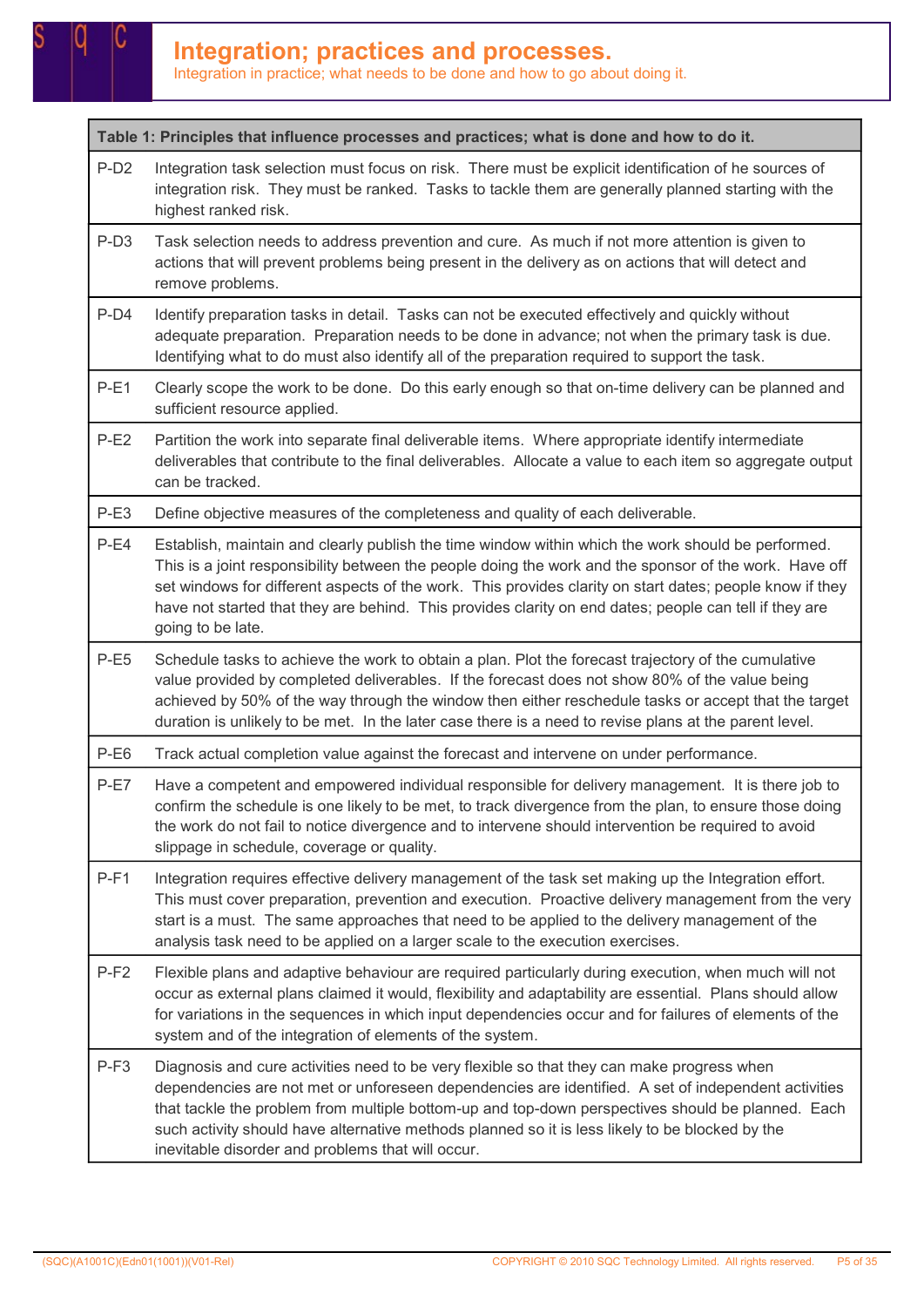Table 1: Principles that influence processes and practices; what is done and how to do it.

- P-F4 Have alternative methods of achieving each technical task. There are always unforseen reasons why something that should work does not when it is applied in anger. If there is no alternative method then you are stuck. So each task or sub-task should have multiple ways of doing it identified in advance.
- P-F5 Work out in advance how everything is to be done.
- P-F6 Prepare everything that can be prepared. All necessary knowledge, infrastructure and tools must be in place. The only things that anyone should have to wait for are the delivery of the thing to be integrated and the delivery of any changes to it.
- P-F7 Everything that could be rehearsed is rehearsed. Rehearsals identify problems that can then be fixed before they impact delivery.
- P-F8 Prepare for high intensity front loaded execution. The execution plan should be prepared and the available resources matched to the tasks to be done so as to complete 80% of the integration tasks that become available for execution in 20% of the available time frame and all of them before half the time is expended. Inevitably this will slip but the aggressive plan should help to minimise the fall-out beyond the allocated window.
- P-F9 Plan and organise for massively parallel activity. Ensure that it is not the availability of people, logical resources such as accounts nor concrete resources such as equipment or licenses that limits what can be done in parallel.

#### P- $F10$ Monitoring and intervention. Implement a system for detecting failing tasks and for applying effective intervention to prevent their failure. Particularly when operating at scale there will be teams with different levels of skill and experience at Integration. Some tasks may prove to be beyond the capabilities of the virtual team allocated to the task and intervention by a more senior team will be necessary to correct this.

These principles provide the framework for effective Integration. The rest of this article describes how these map out onto a staged approach to delivering an Integration cycle and onto practices that ensure the planned Integration work is actually done on-time and to the right standard.

## 4. Integration; here is an "in a nut shell" guide.

So given the principles as outlined in the previous section how do we go about applying the principles? This section outlines a set of stages that form a coherent approach to delivering Integration. As with any attempt to explain a complex activity that talks of stages the order is nominal and when Integration is being done activities from many stages will be occurring in parallel, out of sequence and iteratively. As with any approach to applying principles it is not the only approach, there will be others, however it is the one that has been developed and documented.

### The Participants

Delivery of the Integration work is distributed across the Core Integration Team and a collection of Virtual Teams. The Virtual Teams required for the exercise are identified during the early stages of the cycle; however where there are repeated incremental releases of the same solution some continuity is both a good thing and also likely to be a natural outcome of the analysis process.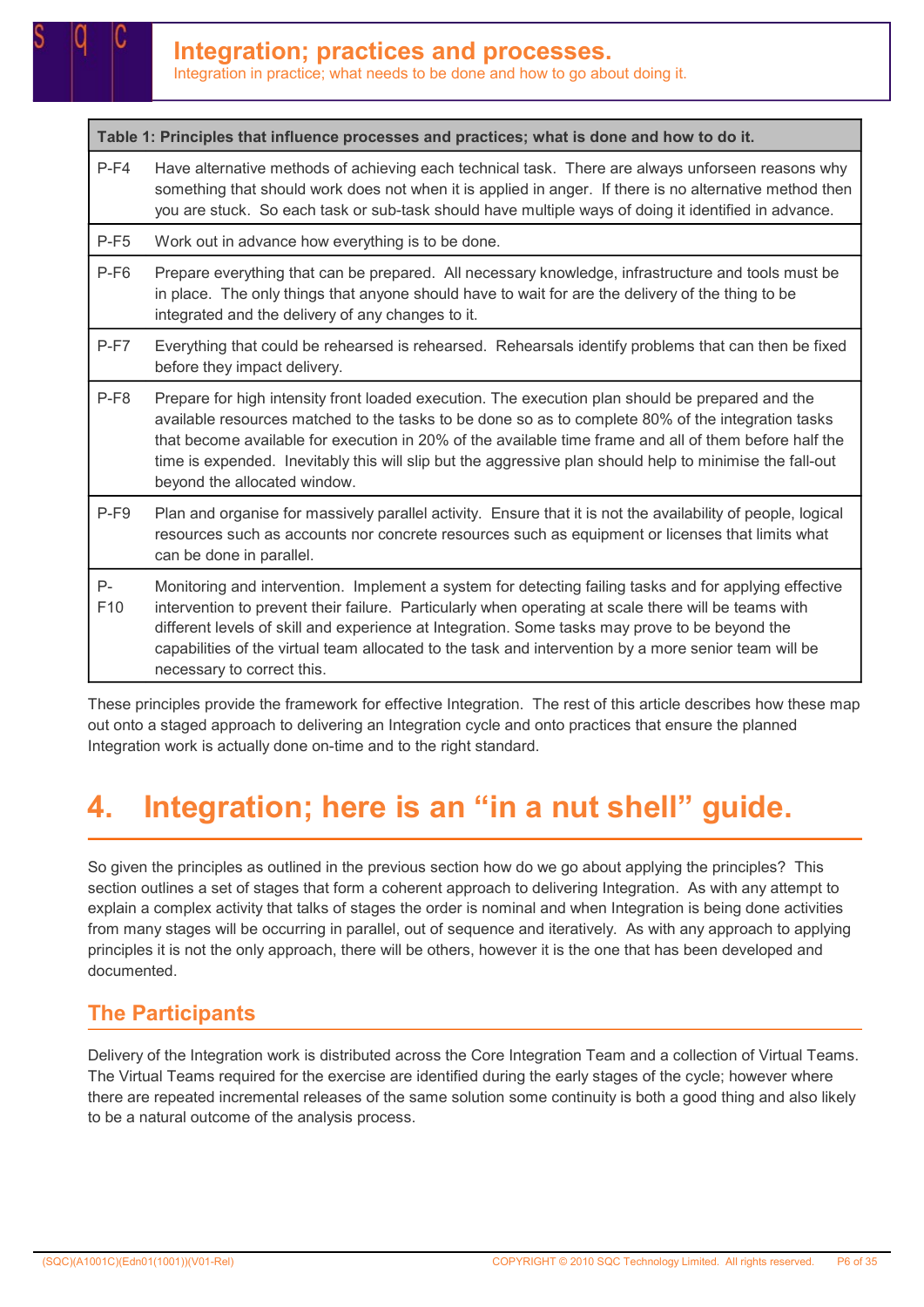### The Stages

There are five stages used to describe the activities. Four primary stages focus on the key objectives of achieving Integration. The fifth deals with how we ensure we stay on top of things and avoid degeneration. The stages we choose to identify are introduced in Table 2.

| <b>Table 2: A Stage Model for Integration</b> |                                                                                                                       |  |  |
|-----------------------------------------------|-----------------------------------------------------------------------------------------------------------------------|--|--|
| Stage-A: Preliminary                          | Identification and rating of the integration risks, selection of the ones to tackle                                   |  |  |
| Assessment                                    | and the packaging and allocation of work to teams.                                                                    |  |  |
| Stage-B: Team Mobilisation                    | Selection and indoctrination of team leads. Establishing and bonding teams.                                           |  |  |
| and Planning                                  | Planning of team activities.                                                                                          |  |  |
| Stage-C: Pre-delivery                         | Activities to prevent the introduction of problems at source. Activities to prepare                                   |  |  |
| Prevention and Preparation                    | for activities when the system is available for integration. Rehearsals.                                              |  |  |
| Stage-D: Target Integration                   | Activities to detect and diagnosis problems. Activities to resolve problems.<br>Confirmation of problems resolutions. |  |  |
| Stage-E: Integration                          | Activities to detect and diagnose degradation. Activities to provide technical                                        |  |  |
| Maintenance and Support                       | support to other teams.                                                                                               |  |  |

Each of these stages is described in sections that follow this one. The descriptions provide a summary of what needs to be done within each stage and also a light outline of the way to achieve each one. The information provided should be sufficient to enable a reader to shape an Integration campaign.

## 5. Stage-A: Preliminary Assessment

Hopefully, having read the previous articles and the preceding parts of this article, the reader is aware that Integration is not a trivial endeavour. Thus it should be obvious that Integration has to have a comprehensive plan. Such a plan, at least a decent plan, does not appear without the investment of disciplined effort. Getting the right plan depends upon understanding what needs to be done and allocating the objectives to separate streams or teams who can then plan in detail. Identification and allocation is the remit of Preliminary Assessment.

### Approach

The foundation for the plan is established by the core team during the early days of a project. They breakdown the integration challenge. Their findings on integration threats drive the decisions on what is to be tacked, the selection of virtual teams and the allocation of tasks to these teams. It is the core team that deliver Preliminary Assessment.

### **Objectives**

The objectives of Preliminary Assessment are summarised in Table 3.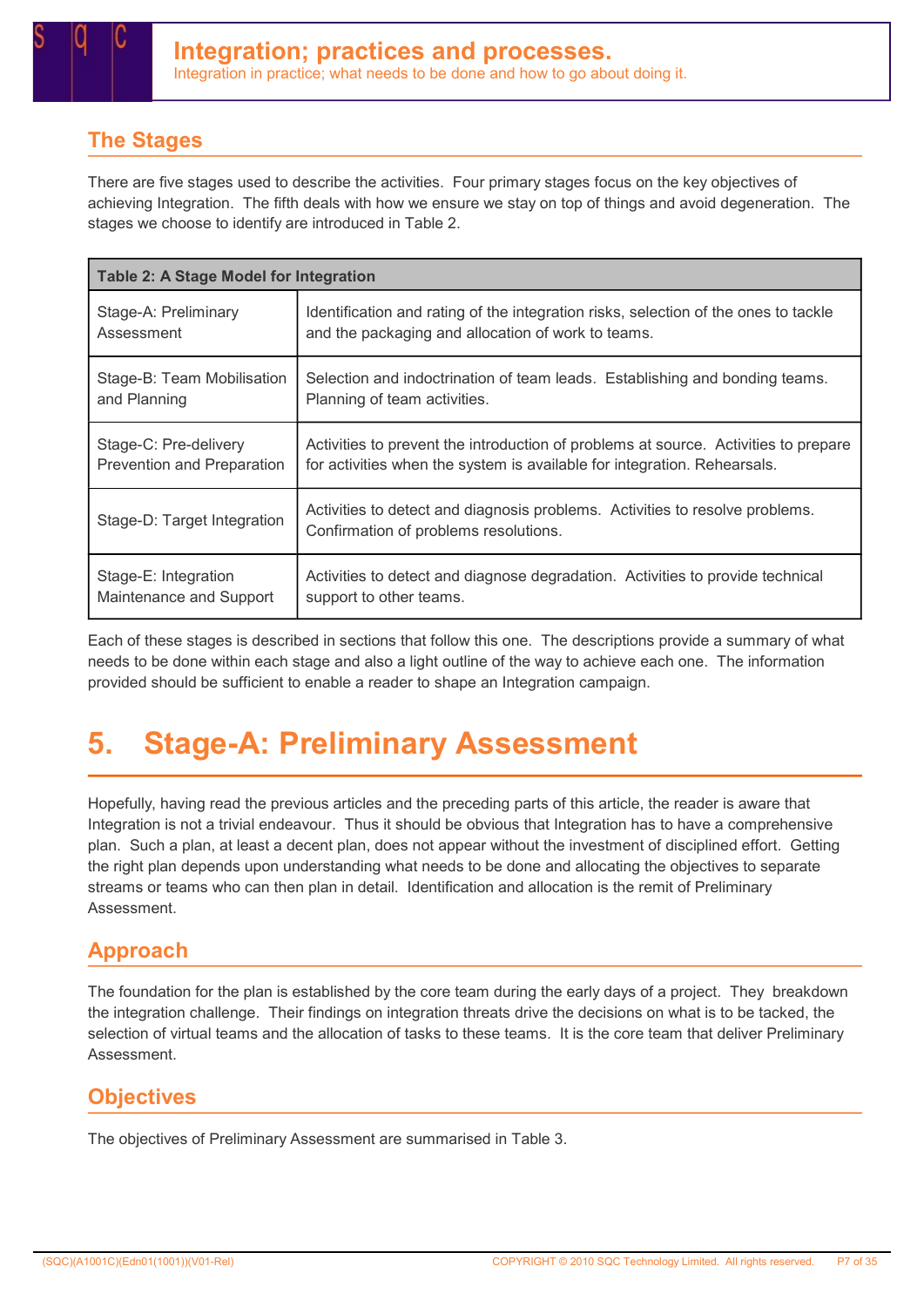| <b>Table 3: Objectives</b>                            |                                                                                                                                                                                      |  |
|-------------------------------------------------------|--------------------------------------------------------------------------------------------------------------------------------------------------------------------------------------|--|
| Comprehensive                                         | That is identify those areas where a integration failures could derail the delivery                                                                                                  |  |
| identification of the                                 | schedule of the programme. Generally this should identify areas where the                                                                                                            |  |
| integration threats.                                  | level of Integration threat is above the background level.                                                                                                                           |  |
| Appropriate rating of the                             | The threat list should end up as an ordered list. The one at the top should be                                                                                                       |  |
| threats.                                              | the most dangerous, the second one the next most dangerous and so on.                                                                                                                |  |
| Definition of the main cut-<br>off point in the list. | Activities Those above the line must be tackled by Integration; those below the<br>line may not be addressed. The cut-off point needs to be supported by a cost<br>benefit analysis. |  |
| Identification of streams,                            | Place the threats into coherent groups. Estimate how many teams are needed                                                                                                           |  |
| virtual teams and allocation                          | for each group. Allocate the threats to teams. Identify the teams. Refine the                                                                                                        |  |
| of tasks to them.                                     | grouping and allocations.                                                                                                                                                            |  |

### **Timing**

In the second article timing was discussed with reference to the best time to work out what needs to be done. It was explained that the best time to do this is around the time that the overall programme of work achieves Convergence [reference 3]; the points at which all significant facets of the programme of work come into reasonable alignment.

There are two parts to working out what needs to be done. Preliminary Analysis is the first part whilst the second consists of virtual team mobilisation and planning. At the end of these there is a big list of things to do and a plan to do them. So Preliminary analysis needs to sit at the front end of the time window around Convergence that is allocated for working out what needs to be done.

A recap of the constrains around this window for working out what to do flags the following four points.

- The need for the high level design to exist. Integration is about putting together the bits that the design partitioned the system into and making them work together as intended. The technology portfolio and the architectural design are need to act as a framework for risk identification.
- The need to be near Convergence. A lack of alignment between any two or more significant elements may mean change. Design may change to save time or cut costs or to meet some requirement. There is a risk of wasting effort if work is done where there remains a significant likelihood of change.
- The aim to have all of the identification work, including that dependent on Team Mobilisation and Planning, complete by the time implementation design starts in earnest so that any required intervention in this design activity is known about at the time it is required.
- The need to have preparatory tasks completed by the time components arrive for Integration. Again preparation depends on all of the tasks being identified as a result of this analysis and Team Mobilisation and Planning and also having time to carry out the necessary preparation.

Within this general framework where does Preliminary Analysis get scheduled. It is a relatively high level and low cost tasks; compared with detailed analysis and planning subsequently done for each risk area. It will take time to do properly; allow weeks not days. Given these characteristics the preference is to carry out the analysis once a coherent candidate high level architectural design emerges. This allows some aspects of team mobilisation to be done off the critical path so that when it is determined it is time to start detailed analysis everything is ready. The downside is that if the design has to change then rework is required; but given the need to complete overall tasks identification as close to Convergence as possible this will generally be the right approach.

### An aside; full Convergence depends on Preliminary Analysis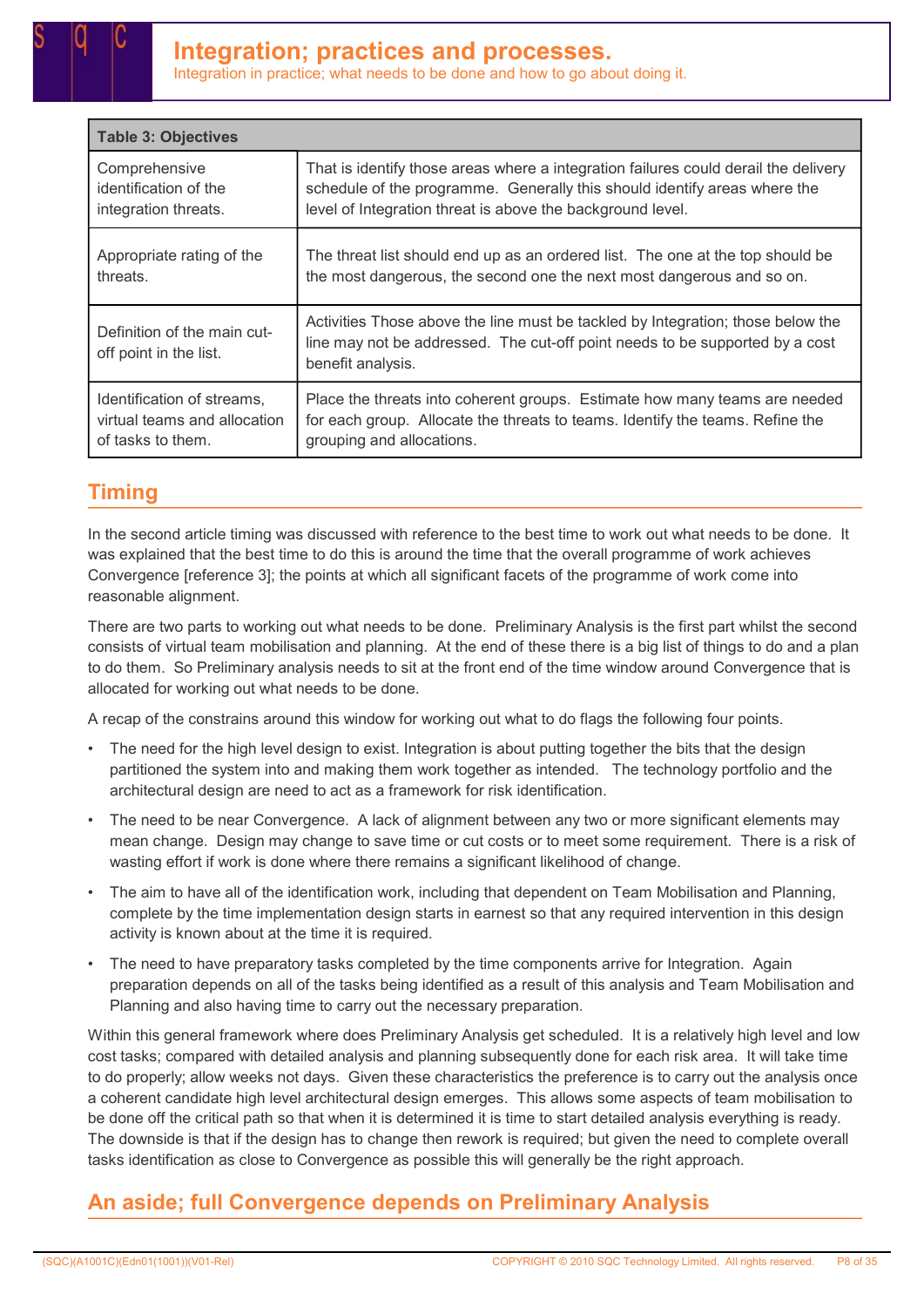From an overall perspective once it has been decided that the Integration discipline is part of the approach then Convergence can only occur when there is a plan for Integration that dovetails with the rest of the facets of the work. This can only be in place once the Preliminary Analysis has been completed and outline resource and schedule estimates have been prepared for the Integration work.

### Principal Tasks with Preliminary Analysis

In this Preliminary Assessment period the core team:

- Analyse the system and the proposed system design to identify aspects and elements that create integration risk<sup>1</sup>. Areas where successful integration is a fundamental requirement for coherent operation of the solution are located. They identify a set of Integration-Targets.
- Perform a Delivery Risk Analysis on these targets. They forecast how bad it will be if we loose a day because that element is not integrated. They judge how likely it is that the element will not be integrated when it is first delivered<sup>2</sup>. They estimate how long it may take to solve the problems if it does not work on day-one and business as usual processes are followed<sup>3</sup>. These factors allow a rating of the delivery risks each item represents. A rating of how big an impact on the project progress there is likely to be if nothing extra is done for this item.
- Prioritise the targets using the knowledge gained from the risk analysis. Order them according to the risk rating; but also apply commonsense corrections. The result is an ordered list of the targets to be tackled.
- Put the targets into groups that form coherent packages of work. Draft an initial list of the virtual teams required to deal with these groups. A virtual team may handle a single group or multiple similar groups. In some cases a large group may be split across two or more teams.
- Identify the disciplines and roles required with each virtual team. Select the members of each team. Define the tasks for each team ready for use in the team mobilisation and planning stage. Remember the virtual team needs to include those responsible for specifying, designing and implementing the target as these are the people who can get it working faster than anyone else.

### The End Game

At the end of this stage there should exist an identified set of integration risks. These should be based on the contemporary state of the high level design. They will have been weighted based on the severity of the impact on the progress of downstream activities, Streams of work and then virtual teams will have been identified. Some risks areas will have been allocated to teams whilst other, lower risk ones, may have been left to take their course. The members of the virtual teams will have been selected and their task briefings prepared.

## 6. Stage-B: Team Mobilisation and Team Planning

The second part of establishing an effective Integration plan involves each team planning in detail how they will deliver their remit. A pre-requisite to that is the mobilisation of the teams which encompasses forming the team, assuming it does not already exist , and briefing it on the remit it must deal with.

### Approach

<sup>1</sup> Operating with a clear understanding of the distinction between Delivery-Risk and In-Service-Risk.

 $^2$  Previous experience counts an awful lot when making these judgements. If last time we did something like this it was fundamentally broken then it is a good bet it will be again.

 $3$  Many factors kick in here. How effective are people at identifying the source of the known problem. Are they likely to work serially; encountering one problem then another and so on? What are the constraints on delivering a change; is the team working on other priorities, do we have to wait a week or a fortnight for the next build?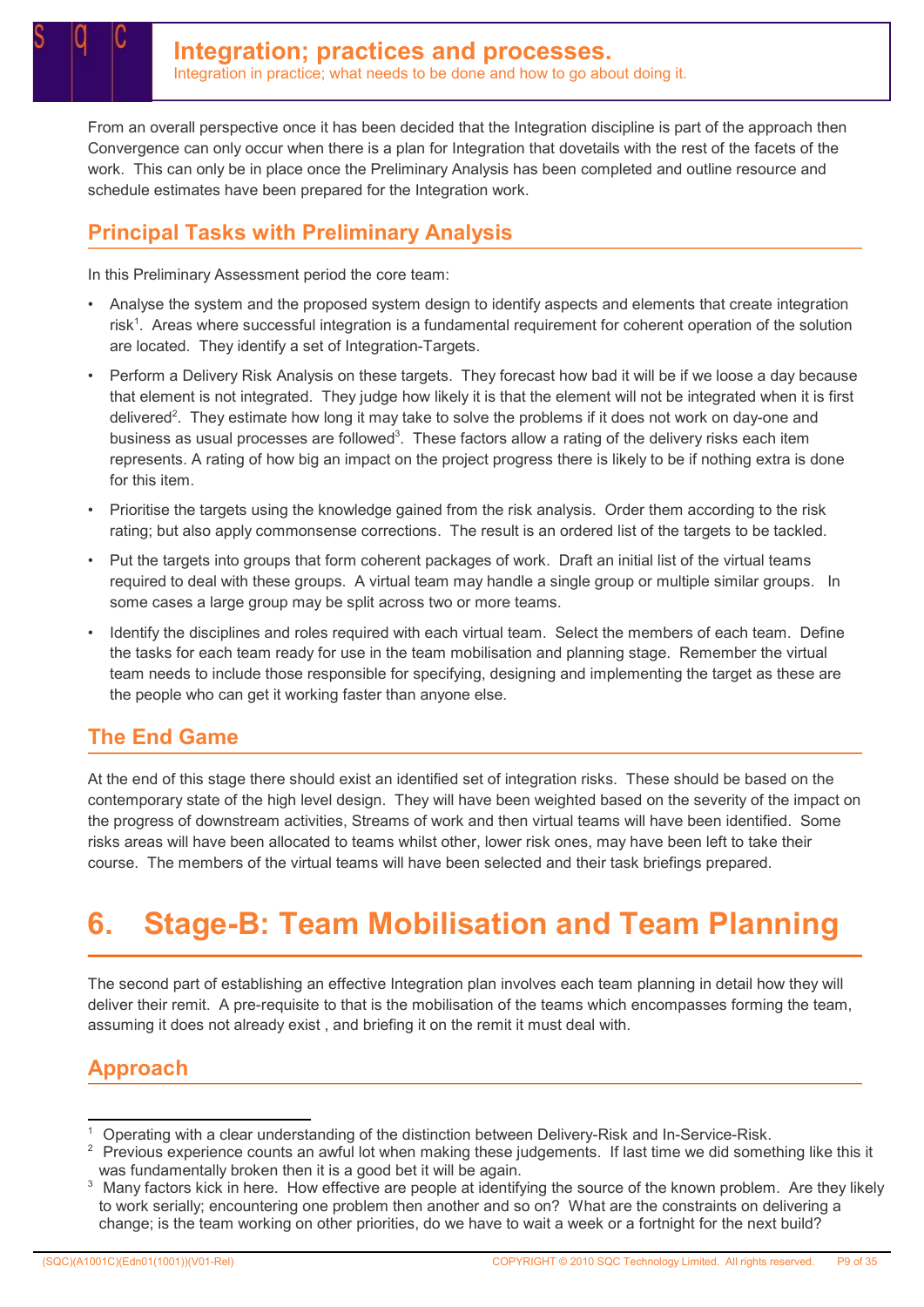Each team needs to take responsibility for its own work. That said each team also need to apply the doctrine and approaches that permit effective Integration. We must ensure the team understands Integration doctrine and that it develops a plan that will apply this doctrine to achieve the particular objectives the team has been tasked with. This stage is supported by the core team which facilitates and to some extent directs the virtual team up to the point where it becomes an effective self directing element of the collective effort.

### **Objectives**

The objectives of this stage are given in Table 4.

| <b>Table 4: Objectives of Team Mobilisation and Planning</b> |                                                                                                                                                                                               |  |  |
|--------------------------------------------------------------|-----------------------------------------------------------------------------------------------------------------------------------------------------------------------------------------------|--|--|
| Virtual teams established                                    | The teams exist and have people allocated to them. The members of the team<br>have started operating as an effective team.                                                                    |  |  |
| Virtual teams tasked                                         | Each team has been fully briefed on the threats it has to deal with. The teams<br>have demonstrated their understanding by reflecting this back in a mission<br>description and presentation. |  |  |
| Virtual team activities<br>planned                           | Each team has analysed their mission and established a validated plan for<br>delivering that mission.                                                                                         |  |  |

### When is does this have to be done by?

Mobilisation and team planning form part of the "working out what to do" challenge. As such it needs to be done around Convergence and be effectively complete (a) by the time significant amounts of detailed implementation design is starting and (b) in time to allow for complete preparation before items arrive to be integrated. Obviously it commences after Preliminary Analysis; the question is how much if any to delay after this point before it starts in earnest? The actual scheduling needs to balance these factors.

In the worst case it must be effectively complete before the concrete realisation of the system commences. By concrete realisation we mean the production of the XML schemas, database schemas, codes, COTS package configurations etc. etc. that will actually make up the running system. We say worst case because there is a good chance that opportunities for preventative measure during design will have been missed and the window for preparation for delivery will be tight.

Getting the balance right between committing resources prematurely and starting too late is not always easy. The one thing that is certain is that after a number of cycles an organisation will find it easier to spot the optimal points in different kinds of projects within the organisation. If in doubt start earlier and absorb the cost of rework; it will be less costly than a failed Integration exercise.

### Mobilisation; forming and tasking the teams.

The first aspect of this stage, Mobilisation, involves forming the team, ensuring the team understands the remit of Integration and tasking the team so they understand their objectives and how they fit into the wider picture. It also means ensuring they have a plan to get going; part a "plan for a plan" and part a plan to learn how to do Integration. The plan is an early deliverable from the team; ideally coming out of or shortly after a kick-off session. The plan covers completion of Team Mobilisation and Team Planning.

For a brand new team Mobilisation involves the full set of activities listed below; for an established team or a team made up of members with previous experience a sub-set of these may be appropriate whilst others may not be necessary or require less focus.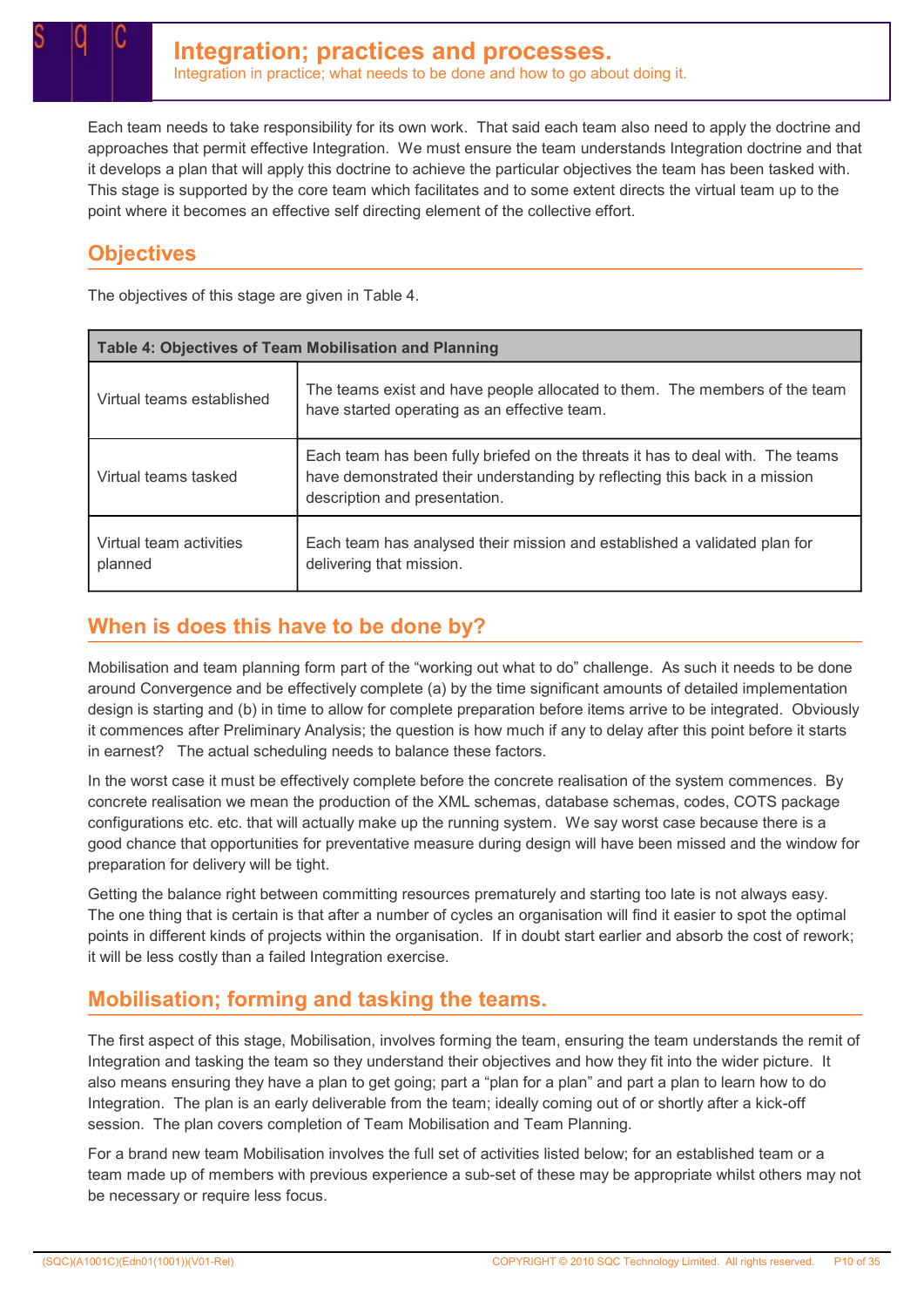- Each virtual team will need a team lead. They may or may not be the dominant technical lead but they will be the person who ensure things are done effectively on time. The team leads should be taken through the activities that their full team will subsequently go through. This allows them to understand Integration, the role of the virtual teams and their own team's role in the bigger picture. As integration is a collective exercise the team leads should know each other and understand each other's objectives. Common sessions can assist with this and this awareness will contribute to the teams assisting each other.
- The team lead must prepare prior to the kick off session with their team. They need to understand how Integration works, the tasks the team has and the approaches that might prove fruitful. They need to review the proposed membership of their team. They also need to create the outline of the plan of initial activities that will follow the formal kick off for their team; this outline acts as a framework for the team to enrich and refine. The team lead is assisted by a nominated liaison person from the core team who can help the lead to cover the necessary activities quickly and effectively.
- A formal team kick off session is important and must be done well to give the team momentum. It will have a wide agenda including the items listed here. Introduction of the core team liaison lead<sup>1</sup>. Introduction of the team members to one another. Briefing the members on their team's objectives. Explaining the span of their activities and the timeline over which the team will be active. Defining the time-boxed windows for each stage of the team's activities. Ensuring the team has an overview of the remit of other teams. Detailing the short term objectives and pre-scheduled activities for the team; with the key short term objective being to analyse the problem and develop a plan to achieve the overall objective.
- The first deliverable from the team is a work plan to enable them to deliver on their short term objectives and to execute any pre-scheduled activities. This work plan covers the team mobilisation and planning stage; so, when the work plan has been executed there should be a plan to achieve the team's overall objectives. The team lead should have an initial version of this work plan. The final agreed work plan should be the initial team output; it should not be something handed to the team from above.

As this work plan is formed there will be negotiation with the core team and evolution of the initial input to the team, for example renegotiation of the dates of any pre-scheduled activities, as more detail is uncovered and practicalities, such as conflicting demands, are unearthed. The end result will be a plan that will enable the team to complete the Mobilisation and Planning stage.

- Train the team in the art of Integration. Through initial briefing sessions and then through monitoring of the teams activities and mentoring ensure that as a whole the team understands both what Integration is and what it is not; ensure the team understand how to best go about it. Starting with a briefing from the core team this training may span the history of previous projects and working with other established teams to gain hands on experience.
- Turn the members of the virtual team into a well bonded effective team rather than a set of individuals from separate areas working on the same problem. The members of the team work together on diverse activities to build the team. Some may be essential at this time whilst others may be brought forward or some simply invented to create team building opportunities.
- Engages with the wider world. Become known. Communicate their remit and their approach. Establishes contacts and interfaces with the wider world. A team is not mobilised if it is disconnected from the world around it or if the world around it ignores the team and carries on regardless. The most effective team in the world will fail if it is ignored. The team organises the activities necessary to create the awareness and contacts that will ensure it becomes an integral and respected part of the overall operation.

### Team Planning Activities

The second aspect of this stage, Team Planning, builds on the foundation established by the core team to help complete the plan. The overall plan for Integration is the formed from the interaction of plans developed by

<sup>1</sup> This is not the same as any members of the core team who will also form part of this virtual team.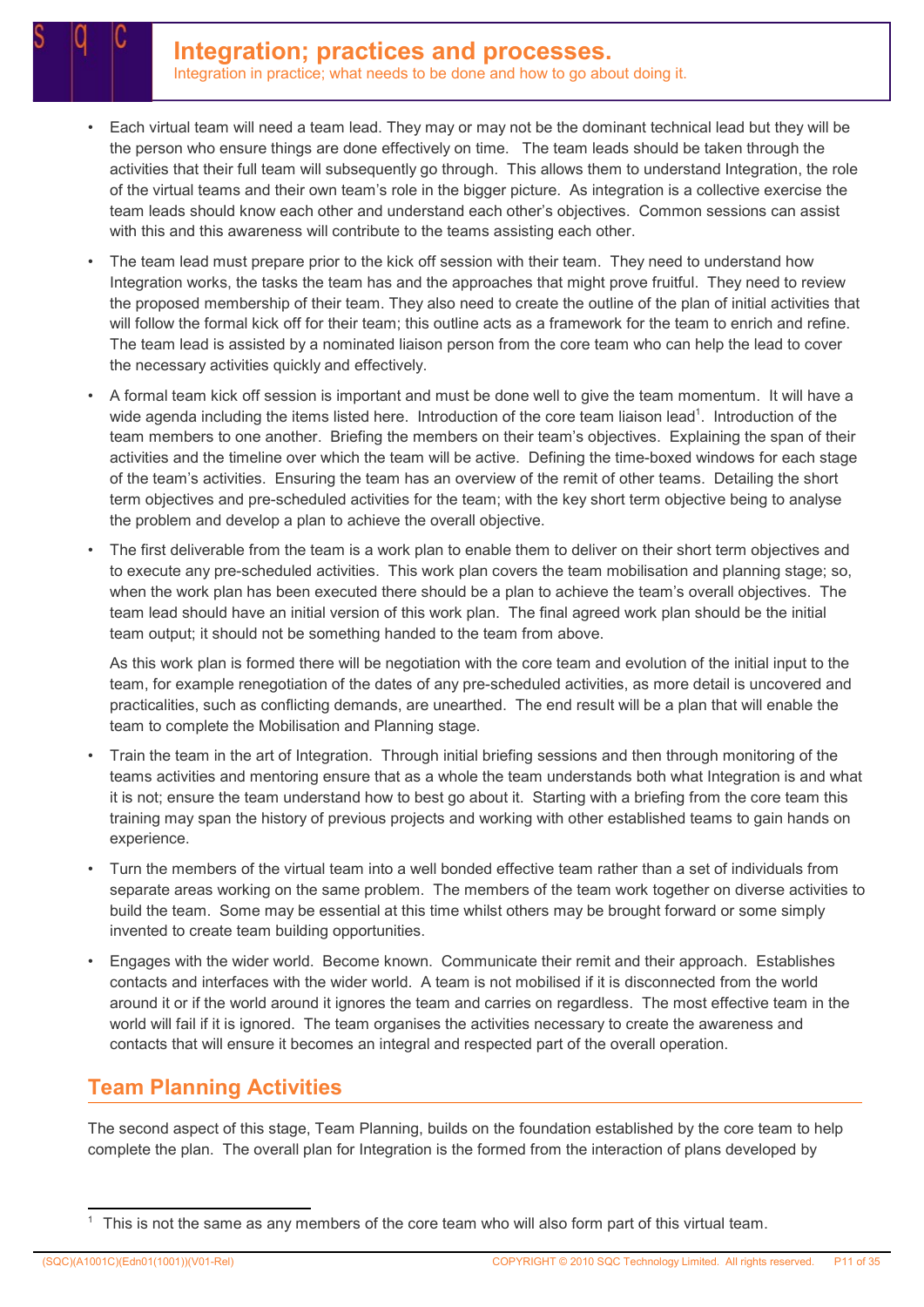individual teams. The core team broke the task down into separate efforts; the separate teams now define how to deliver each element and build the plan up.

Effective planning requires the team to fully understanding their remit and objectives, to analyse the problem this presents them with and to form a robust plan that will enable them to achieve their objectives<sup>1</sup>. To be successful the team will need to capture and create knowledge<sup>2</sup> about the problem they have, will need to invent good solutions to the problem and then will need to prepare a robust plan to execute these solutions. The team must:

- Engage with the core team to gain a comprehensive understanding of the targets that have been allocated and the objectives that the team is tasked with delivering. Although initially covered as part of the kick off session this will be an extended two way communication activity during the mobilisation and planning period. As questions and concerns are raised and the team's plans form so the remit will need to clarified and potentially refined. The kick of session is the start of this communication. Dialogue and refinement will continue throughout much of the Integration period. The communication must create shared knowledge in the virtual team and the core team of the remit of this team. Common understanding is very important.
- Get up to speed on their domain and the challenges they will face. They share knowledge within the team; they gather knowledge from outside the team. Team members provide briefings to the other team members on the work their organisations have done towards delivering the targets. The sharing and gathering of knowledge and the application of intellectual effort creates more knowledge. Integration analysis techniques are applied by the team to create deeper more focussed knowledge of the problem. Lessons from history can be very beneficial as problems do have an annoying tendency to repeat themselves.
- Work out what they need to do, what they should do and prioritises items based on the forecast benefits. As the team's knowledge develops it will become clearer what the activities are that will provide material benefits. The team will be able to work out a treatment for each target. Treatments cover preventative measures, measures to cure any problems that are not prevented and measure to prepare for administering the cure. The cure element encompasses assessment, diagnosis and fixing.
- Carefully analyse and conceive the cure aspect of each treatment. These activities are the most vulnerable to disruption; victims of the friction and disorder that emerges to cripple progress. Activities can be brought to a halt by an initial problem with the target or by a problem elsewhere. To address this threat the cure is structured as a set of independent activities. Each provides benefit and each is as independent from the others and from the overall state of the target as is possible. Each one eliminates some integration risks reducing the overall risk for this target. Each one should be planned with alternative ways of achieving the same end so that when foreseen or unforeseen dependencies block two options the third can be used.
- Prioritise the treatment measures across all of the elements the team is responsible for based on the benefit they are expected to yield. Based on how much risk reduction they are expected to deliver. The team will not be able to do all of the preventative, preparatory and cure activities within the timeframe with the available resources. Ordering of the candidate items based on the expected benefit is necessary to permit sensible team planning.
- Prepares a realistic delivery plan. Converting what must and should be done into what can be done. This covers that the team will do from now to the end of the exercise. It will show which treatment measures preventative measures, cure measures and preparation measures can actually be delivered by the team. This will not be everything. Where really important things cannot be delivered the team or the core team should consider whether to re-allocate a target to another team. The answer is probably not more resource into this heavily loaded team; teams need focus and this will be dissipated if the team or the task grows too large and diverse.
- Communicate the team's approach and plan to the core team, to other integration teams and to the wider world that the team will interact with. This serves to create wider knowledge and to ensure an aligned effort

<sup>1</sup> As part of this process objectives that cannot be achieved need to be renegotiated.

<sup>2</sup> Knowledge can be created by applying intellectual effort to information and existing knowledge to get new knowledge. In a well bonded team the intellectual effort available is more than the sum of the parts.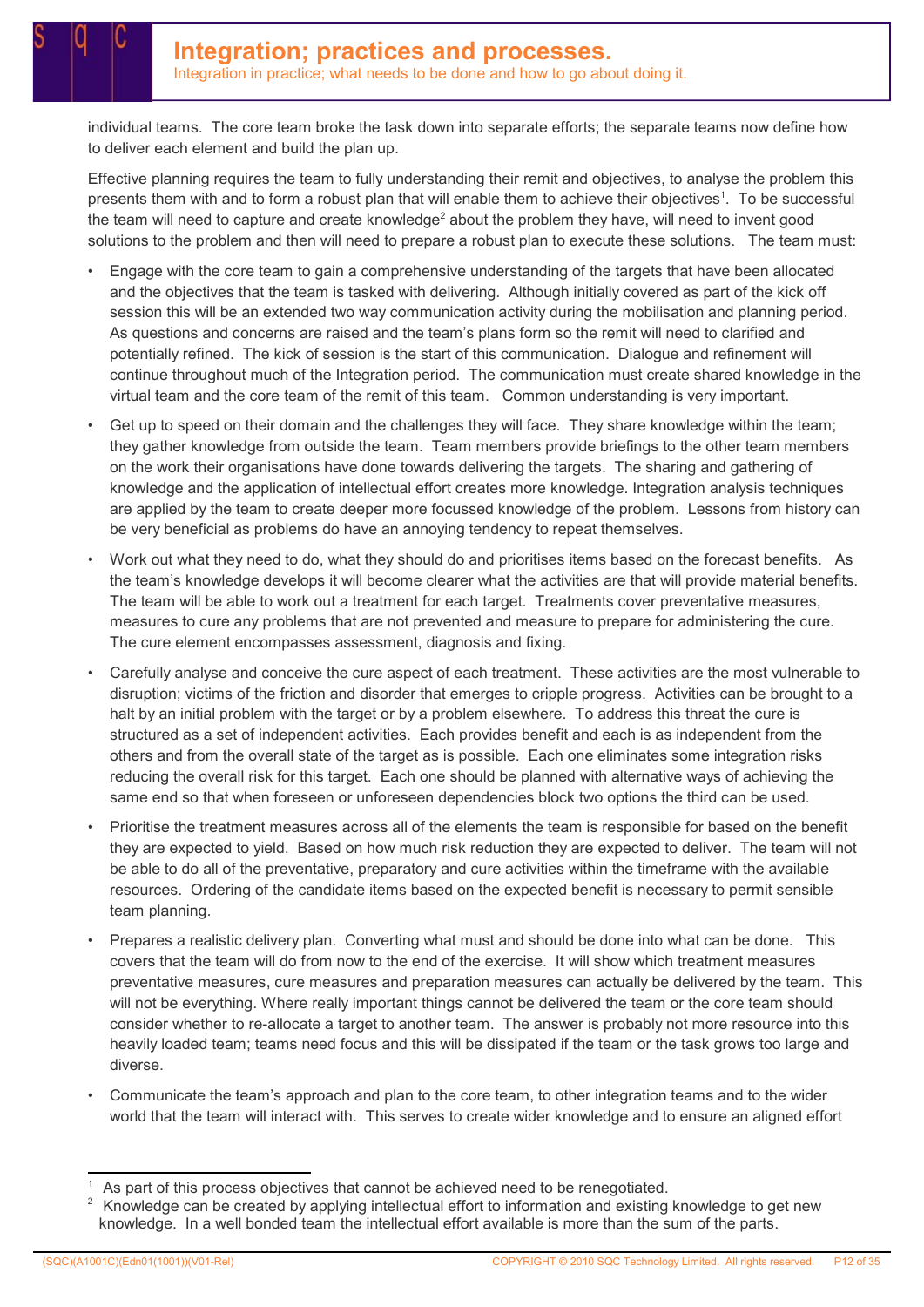across the players involved in the work. It provides an implicit review of the plan with feedback helping to identify weaknesses and opportunities for improvement.

### The End Game

At the end of this stage, when all of the teams have established their plans, there should exist a coherent set of Integration tasks that tackle the integration risk associated with the delivery. Backing this intent there should be a delivery plan with a high likelihood of on-time and on-quality delivery. This is the foundation for the Integration of the programme.

## 7. Stage-C: Pre-delivery; preparation and Prevention

Having identified and planned the work to be done the team has to execute that work. The work associated with an integration target can nominally be split into two parts. Firstly the work that can or must be done before the components of the target are delivered and secondly that work that can only take place once the components are delivered.

This collection of tasks is referred to as Pre-delivery work. It compromises work to prevent problems and work to prepare for dealing effectively with the target and any problems associated with it once the delivery occurs. This section deals with these aspects of Integration.

### The importance of the pre-delivery stage.

It is very important to recognise that the best opportunity to achieve integration and to ensure that things become integrated quickly actually lies in the period prior to the delivery of the item for integration. Being effective in this stage is one of the most important success factors. We inevitably find that after delivery time windows are compressed and resources contended. There is more space for effective work on integration before the target is delivered than after it arrives. This opportunity must be exploited to the maximum extent possible. Efforts that do not do so will suffer badly.

WARNING A warning of a common and generally catastrophic mistake. Admittedly there are integration activities that can only be done once the target has been delivered. An example would be executing a transaction that the target supports and obtaining traces of its progress at each stage to spot where it malfunctions. However we often fail to recognise just how much can be done earlier. We assume there is very little that can be done. This massive mistake leads to a lack of preventative measures and a lack of preparedness for diagnosis and cure. It is very important not to get lulled into this mind set; thinking that if we don't have the thing then there is very little we can do. If we do start thinking like that then the chances of success will plummet.

An investment of effort on Integration can't be left until the target is delivered. We lose days, we are overloaded; we fail! We will not have not done Integration as it is defined here, we have done traditional post delivery firefighting and we will get traditionally unpleasant outcomes. Pre-delivery Integration activities are the key to success.

### Approach

After that diatribe on why this stage is so important; exactly what can and should be done during this stage? There are two aspects to activity in this stage; these are Preparation and Prevention. Preparation covers getting pre-requisites ready to enable the team to deliver the activities that will prevent, diagnose and cure integration issues. It encompasses both generic preparation of the team and specific preparation for the diagnosis and cure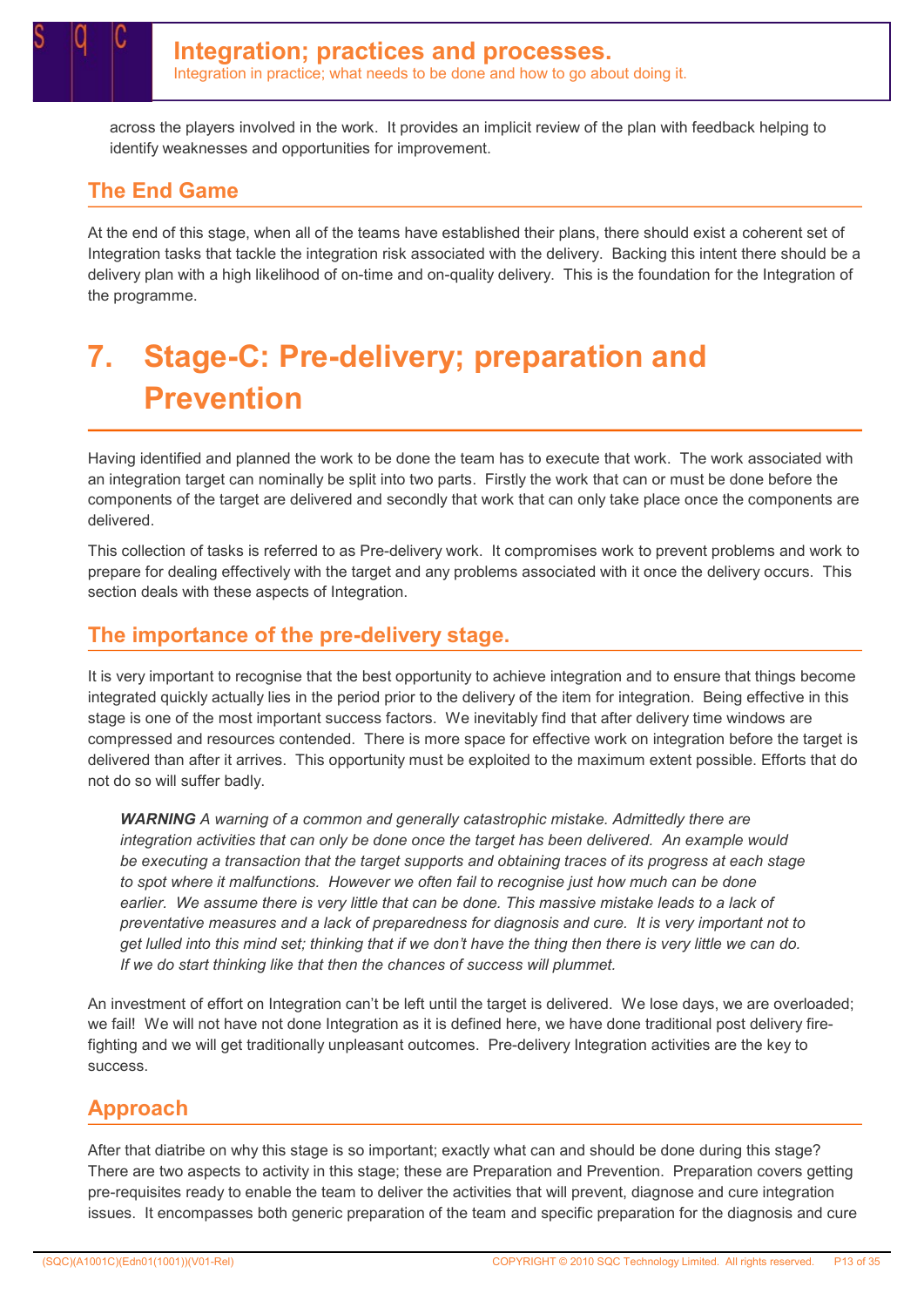activities that will be done after delivery. Prevention covers activities that influence and shape the development activities so that there are fewer issues to address when the delivery is made.

Preparation is everything at this stage; well apart from Prevention and that will be covered later. Generic preparation means building the teams knowledge and capabilities so that they can fully understand what they have to do, improve their plans, intervene to prevent issues reaching them, prepare for diagnosis and cure and execute diagnosis and cure. Preparation for diagnosis and cure means getting everything ready for diagnosis and cure before the target is delivered.

### **Objectives**

The high level objectives to be achieved during this stage are listed in Table 5. The main activities that contribute to achieving each activities are discussed in subsequent sections.

| Table 5: Objectives for the pre-delivery stage. |                                                                                                                                                                                                                                                |  |  |
|-------------------------------------------------|------------------------------------------------------------------------------------------------------------------------------------------------------------------------------------------------------------------------------------------------|--|--|
| <b>Generic Team Preparation</b>                 | Common body of domain knowledge established. Teams technology and<br>system competency established.                                                                                                                                            |  |  |
| Diagnosis and Cure<br>Preparation               | The team is fully prepared for the start of integration of delivered components.<br>Evaluation work partitioned. Evaluation and diagnosis techniques defined.<br>Evaluation preparation planned. Tools and utilities developed. Techniques and |  |  |
| Prevention                                      | Identified prevention tasks executed.                                                                                                                                                                                                          |  |  |

### Generic Team Preparation

Attention and effort needs to be applied to developing knowledge, technical competence, system competence, existing system knowledge and user process skills. The topics covered in this section are:

- The development and refinement of domain knowledge.
- Establishing technology competency.
- Establish system usage competency.
- Familiarisation with existing systems.

#### Develop and refine knowledge

Continually developing the team's knowledge, sharing it within the team and, where appropriate, with the outside world. A knowledgeable team will be a more effective team. The initial plan will have been built using knowledge developed by the team but knowledge development should not stop there. The ongoing plan should include explicit activities to enhance the knowledge of the team and this must be done well before delivery. Points to note are:

• Knowledge development can exploit background research, workshops, technical reviews, simulation and experimentation. Sources should include critical appraisal of programme deliverables. As the team should contain members who already have relevant knowledge so team members should brief the team on the output from their own organisations. All possible opportunities and methods should be exploited to create and secure more relevant knowledge.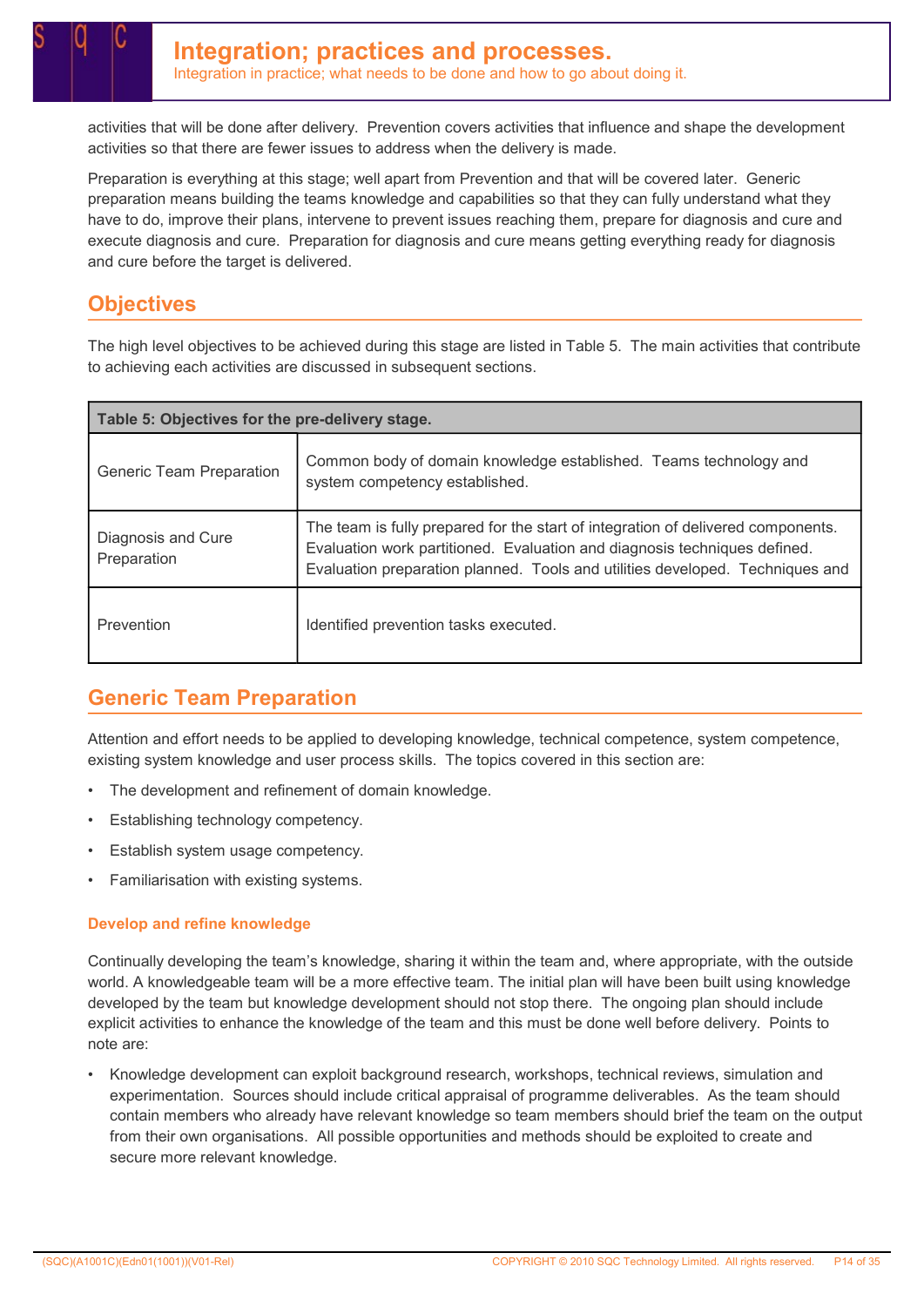• The variety of knowledge required by the team is wide. It spans the design and how it is intended to work, the way things are built, the order in which things will be delivered, what it is expected to do, how it will be used and why it is required to be like it is. Gaps in any of these domains will reduce effectiveness.

#### Technology Competency

Hopefully the team will have someone competent in each of the technologies they will need to understand and use; that is one of the principles used when selecting the right team. If so then cross training within the team can ensure all team members achieve the right skill levels. If not possible then use of external training resources may be necessary. Ensuring technology competency should be a formal team activity; there should be a gap analysis and then managed activities that close the gaps. Achieving competency should not simply be left the individual team members.

#### System Competency

Ensuring that the members of the team are able to use the systems they will have to interact with.

Generally integration will require people to use systems. To be effective team members need to do this; they should not become puppet masters using others by remote control. To be able to do this they need to be competent users of these systems.

The team needs to be able to use both the front doors and back doors of systems. That is they need to be able to use the systems as they are normally used during operation but also to access them and use them in other ways, as developers and support staff would, this allows them to observer how the systems are working and to tamper where necessary.

Once again cross training can be used where the team posses members with the right experience; something it should posses; alternatively external training resources may be required. Again a managed set of activities should be used rather than relying on individuals.

WARNING It is very easy for teams to focus on higher level knowledge and general technology competency whilst forgetting the actually need to be able to drive when the time comes. Driving then turns out to be far harder than anyone thought possible. Driving lessons once a delivery has arrived are very expensive lessons.

#### Familiarity with Existing Systems

Where appropriate the team may benefit from familiarity with existing systems; systems that do the same or a similar job to the job to be done by the new system. Experience of existing systems may serve a number of purposes. It may improve the domain knowledge of the team. Alternatively it may be that the existing system act as a reference against which operation of the new system can be compared either at the macro or micro level. Again gaining experience of existing systems should be managed as part of the team's planned preparatory work.

### Preparation for Target-Integration; diagnosis and cure

As part of the Preparation stage all preparatory work required for actual Target-Integration should be completed. The team aims to fully prepare themselves, their methods and their tools prior to delivery of the target(s).

#### Generic Preparation

There are a number of generic areas of preparatory work that any team should address during this period. These are listed here:

• The team should get early visibility; hands-on and competency on the operation of the targets they will need to work on. This may seem contradictory; if the team are going to Integrate the target how can they get hands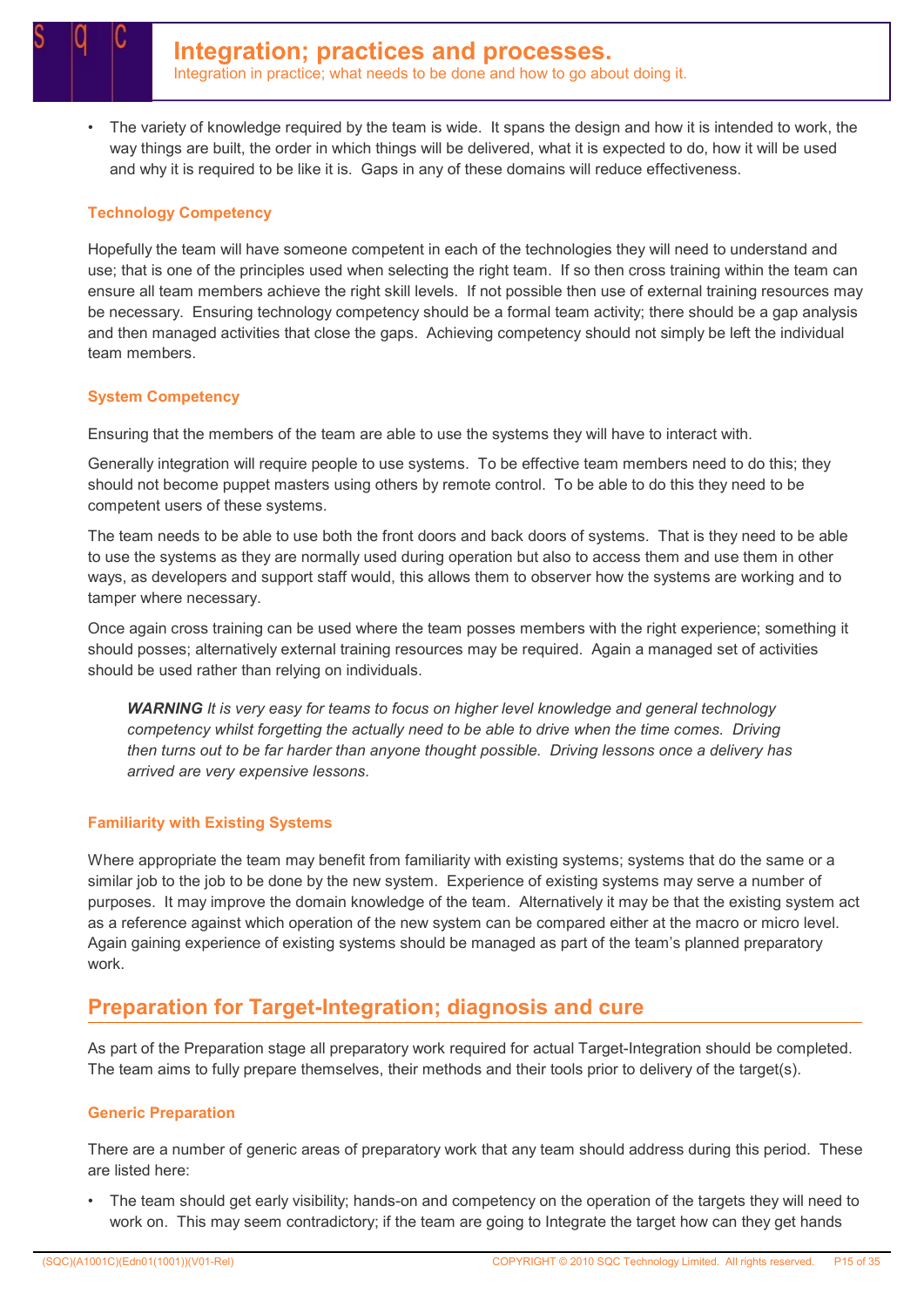on experience before hand. The answer lies in taking advantage of the opportunities where parts of the target will exist and be usable prior to delivery for integration. Examples would be component and supplier test environments; the team should witness component testing, hopefully via the member of the team from that component, and get hands on experience. They should try out the operations they expect to apply during Integration within a component or supplier test environment.

- A particularly important aspect of gaining competency on the systems the team will have to work with is becoming very familiar with the correct way to carry out key transactions and operations on the system. This should become second nature to the team as it will avoid delays and spurious errors due to incorrect use of the system by the team
- Define and walkthrough the methods that will be used for each Integration activity. Having identified a set of activities associated with each target the team now needs to design the working methods that will be used to execute each activity. The activity defines what is to be done; the method defines how it will be done. Methods are defined by working groups; once methods are defined a walkthrough is held with the wider team to communicate the approach, challenge the approach and identify any tooling requirements arising from the method.
- Prepare and prove the working environment. When the target deliveries arrive we do not want to find that there is no environment to deploy them into or that there is but things do not work because the environment does not work. Therefore the environment should be built, if necessary, tested and fixed prior to the arrival of any elements of the target delivery. This should be an carefully planned activity included in overall team plan.
- The team may well need tools, will most probably need tools. Some could be essential, the team would not be able to execute the integration approaches without the tools, others will be needed to accelerate and make more reliable actions the team will need to execute. Tools may range from simple scripts to access log files, scripted database queries and more complex capture scripts across stubs and simulators to comprehensive real-time monitoring and diagnostic packages.
- Tooling requirements emerge from the definitions of methods for Integration actions and from walkthroughs of these methods. In the preparatory phase the team need to procure or build the tools, integrate them into the integration environment and test the tools and the way they will be used. As with anything else the team will have to work with competency in using the tools needs to be established across the team.
- As many of the Integration activities as possible should be rehearsed by the team during the preparatory phase. Now this may be hard as the target has not been delivered but creative thinking is required to give the team as much practice and rehearsal as possible. For example if the team is working on a change to an existing system then rehearsing on the existing system could provide hands on experience and validation, or not, of some elements of the methods being proposed.
- Finally don't forget preparation and rehearsal of administrative tools and processes; for example status reporting and fault recording. If these aren't there, or the team do not understand how they really work and how to engage with them then there will be delay and missed opportunity exactly the things that Integration is supposed to avoid.

#### Specific Preparation

Less generic requirements for preparation arise form the tasks and techniques chosen during the planning of the Target-Integration stage. More specific requirements can range from procuring and installing a particular piece of equipment to the preparation of a database query to perform a particular task. The reader will be able to foresee the range of some of these task when they have read the section on the Target-Integration stage and become familiar with the sorts of tasks and activities that could need to be undertaken and hence prepared for. Other will only become clear during specific programmes and cycles of Integration. For example organising a daily motorcycle courier to collect items from a physically remote print centre is not going to appear in any generic article on Integration.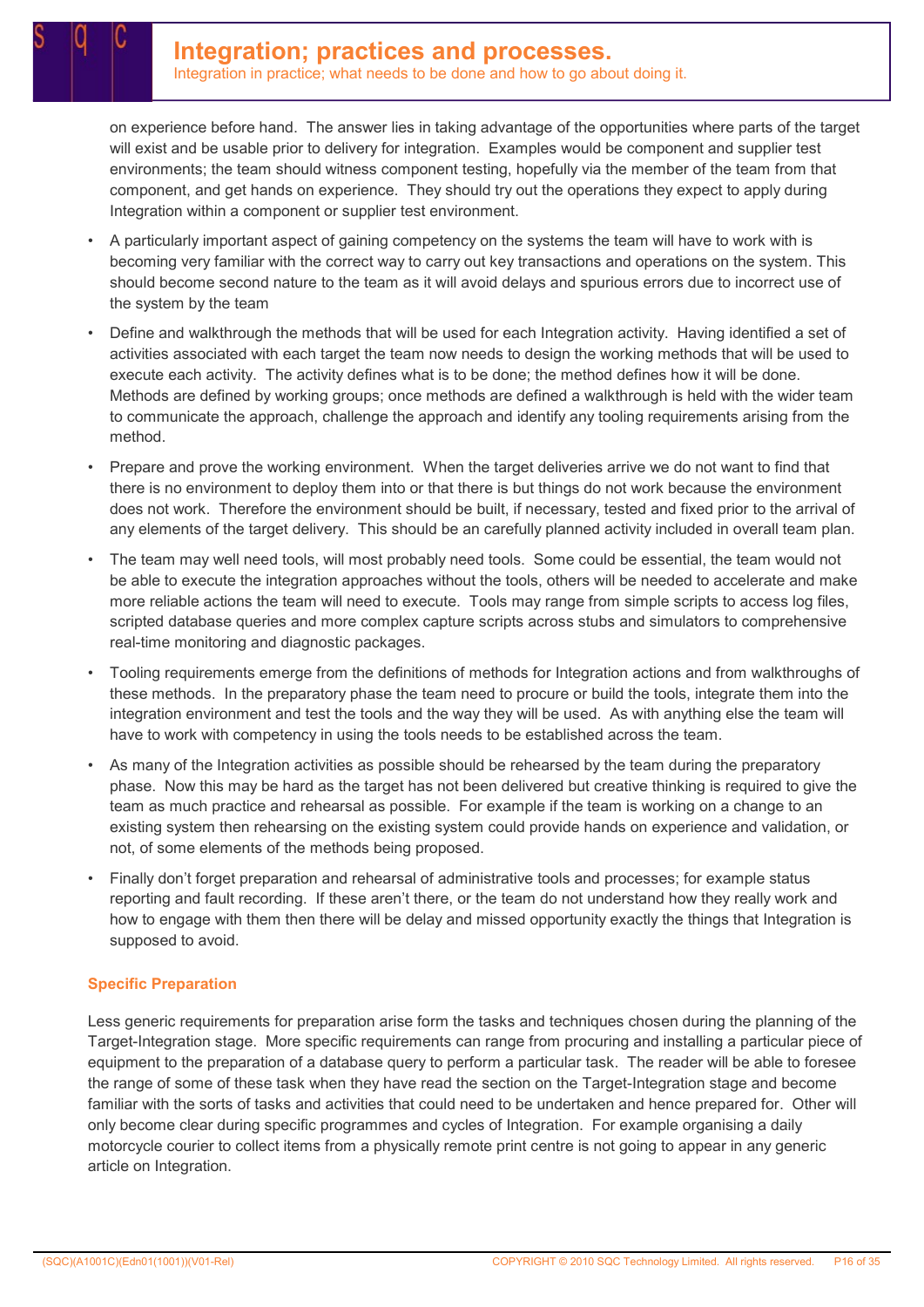### Prevention

The aim of prevention is that there should be an absolute minimum number of issues to be dealt when the delivery is made available for integration. This ensures that the work to be done after delivery and hence the time taken to do it is minimised; the key objective of integration. We have two types of measures that work to achieve this, firstly Avoidance and secondly Elimination.

- Avoidance activities aim to stop issues being introduced in the first place. The approach is to focus the attention of the development chain on the potential problems and to shape the methods and tools they use to reduce mistakes.
- Elimination activities aim to remove those issues that were not avoided and aim to achieve this before the item is delivered for integration. They aim to leverage the existing delivery chain to identify and remove the issues that have been introduced within that chain. At this stage most effort is invested by the development teams rather than the integration team.

### Prevention: Avoidance Measures

The extent to which an investment of effort to promote additional avoidance measures can help depends upon the nature of the existing mainstream business as usual development processes. Very mature disciplined processes may mean that any contribution may be marginal; immature processes with poor discipline present a vast opportunity for improvements<sup>1</sup>. Avoidance measures are diverse and will vary from organisation to organisation. This section describes some general classes of activity that can be applied to avoid problems but this is not a definitive list and each environment will lend itself to variation and extension of these approaches.

Here we cover:

- Closure of communication gaps.
- Stubbing and simulation policy.
- Extension of virtual teams into the supply side delivery space.
- Targeted design and implementation techniques and tools.
- Integration centric walkthroughs.
- Interface and interaction change management.

#### Avoidance Measures: Improved Communications

Closing the communication gaps that originate problems is a powerful avoidance technique. Many integration issues arise because teams delivering elements that have to integrate have different understanding of how things are divided and how things are meant to work together. Generally there are three or more parties involved; the party making the decision about how the feature is to be divided and two or more parties responsible for supplying the parts and also for determining the detail on how the parts fit together. Misunderstanding leads to differences which lead to failures. The avoidance action is to ensure clear communication regarding the division into parts and the interaction between the parts. Ensuring the use of disciplined information practices that will reduce the occurrence of errors. The discipline covers information Logistics, Expression and Detail.

• Logistics is about ensuring that all parties are using consistent and correct information sets; it is about identifying the right information and about making that information accessible. Logistics encompasses configuration management as well as distribution. It avoids problems arising from people acting on the wrong information.

<sup>1</sup> Our experience shows that generally there will be significant scope for improvement.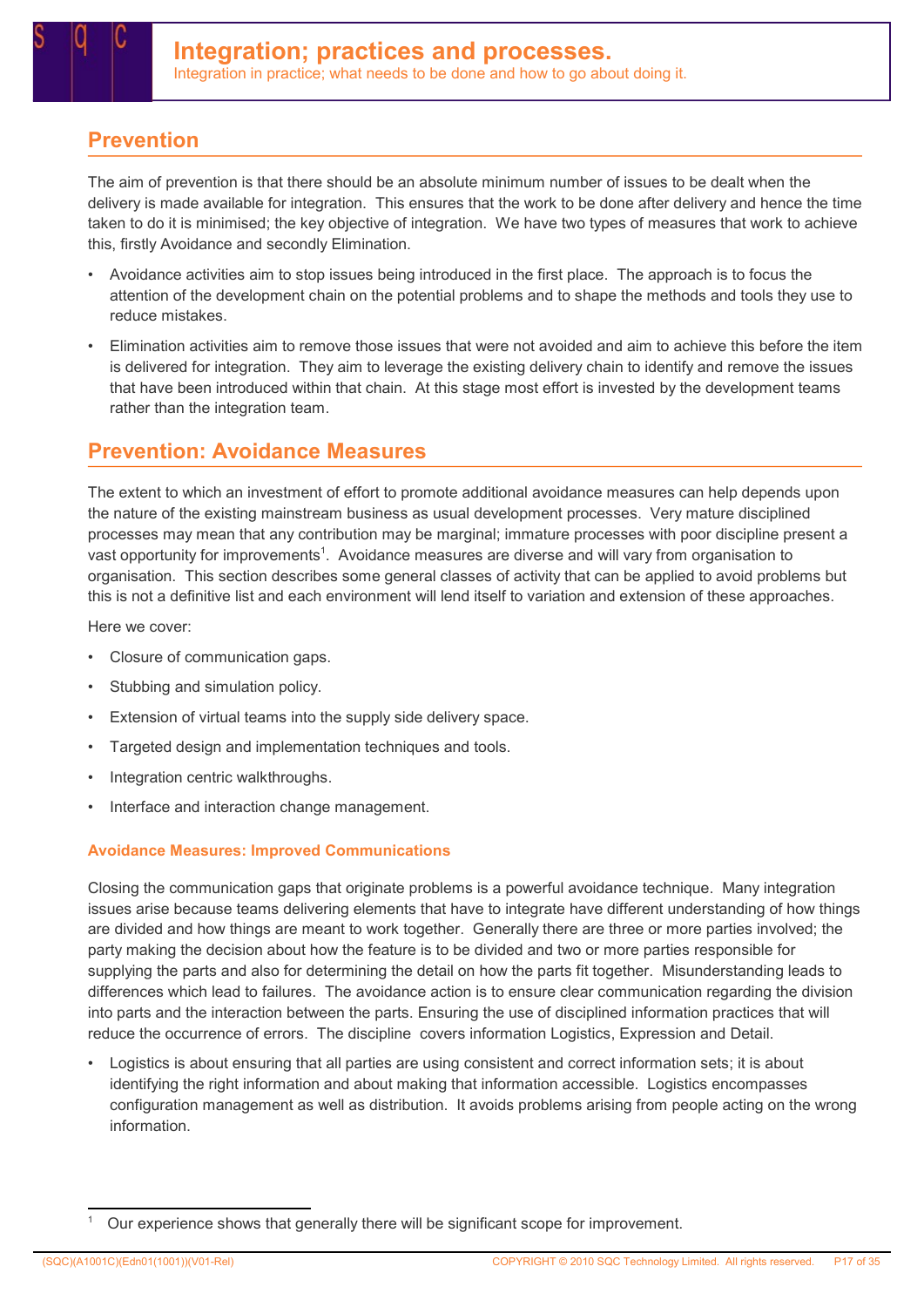- Expression is about ensuring that knowledge and information is captured in persistent conveyable forms in appropriate chunks; it is about effective documentation. It avoids problems arising from people misreading or misunderstanding the information they have available.
- Detail ensures that information that exists is expressed in sufficient detail. It avoids people introducing integration issues due them having to decide the detail for themselves.

#### Avoidance Measures: Stubbing and Simulation Policy

Most large scale development activities involve the use of a variety of test harnesses, stubs and simulators. Often more than one component teams will require a stub to emulate the same component. Our experience is that each team writes the stubs they used based on their interpretation of the specifications. There can be multiple items of test code based on the same component. Not only is this inefficient from a development and maintenance point of view with multiple teams doing similar work it also creates integration risk where there are differences between the behaviour of the real component and the test versions.

Harnesses, stubs and simulators need to be a high fidelity emulation of the real component that will emerge. Deficiencies in stubs lead to integration issues. Yet we often have the situation where the team writing a component also produce stubs for the components they interact with. They use the same specifications and the same assumptions for the stubs as they do for their own component. Any mistakes cancel each other out. Their component works fine with the stub but fails to integrate with the real thing.

To avoid these type of issues the production of test harnesses, stubs and simulators should be done by the teams that will provide the real production version of the component. The fidelity of the test tools will be much higher and the value provided by developing and testing against them amplified.

- A general policy should be established that each supplier delivering a component into the wider solution should also be responsible for providing and maintaining:
	- Test harnesses to simulate this components role as clients of other components.
	- Stubs to simulate this components role as a server to requests from other components.
- On a case by case basis the need for the team to provide more sophisticated simulations should form part of the programme planning process.
- Harnesses and stubs should be amenable for use in the creation of higher level simulators.
- Stubs should be amenable to extension of the rules that controls their responses by teams that will use the stubs.

Adopting this approach will not be trivial. Most teams will not naturally become proactive supporters of a policy that requires them to delivery and maintain harnesses and stubs on top of delivering the production components. There will be an argument that this is extra work. The reality is that it is work being relocated, moved to the most effective place it can be executed, rather than being new work. A risk is that the items provided will not support the ways that the other teams intend to use them. Analysis and design must be done to ensure that the items produced are fit for purpose. However despite the challenges even a partial implementation of this approach the spans high risk interfaces will reduce integration risk.

#### Avoidance Measures: Virtual Teams in the Supply Chain

Virtual teams are the fundamental foundation of Integration. They draw together diverse expertise to work together on a coherent effort. The benefits of virtual teams do not have to stop there. The design and development activity surrounding a significant area of integration threats can mitigate the threat or exacerbate the threats. A collection of independent activities done separately is likely to realise many of the threats; turning them into actual problems. On the other hand a joint activity where all the teams involved work together on a shared design and implementation is likely to avoid many integration pitfalls.

So promotion of shared design and implementation using virtual teams as the mechanism can provide an effective way of avoiding integration problems. Further benefits can arise from aligning the virtual team in the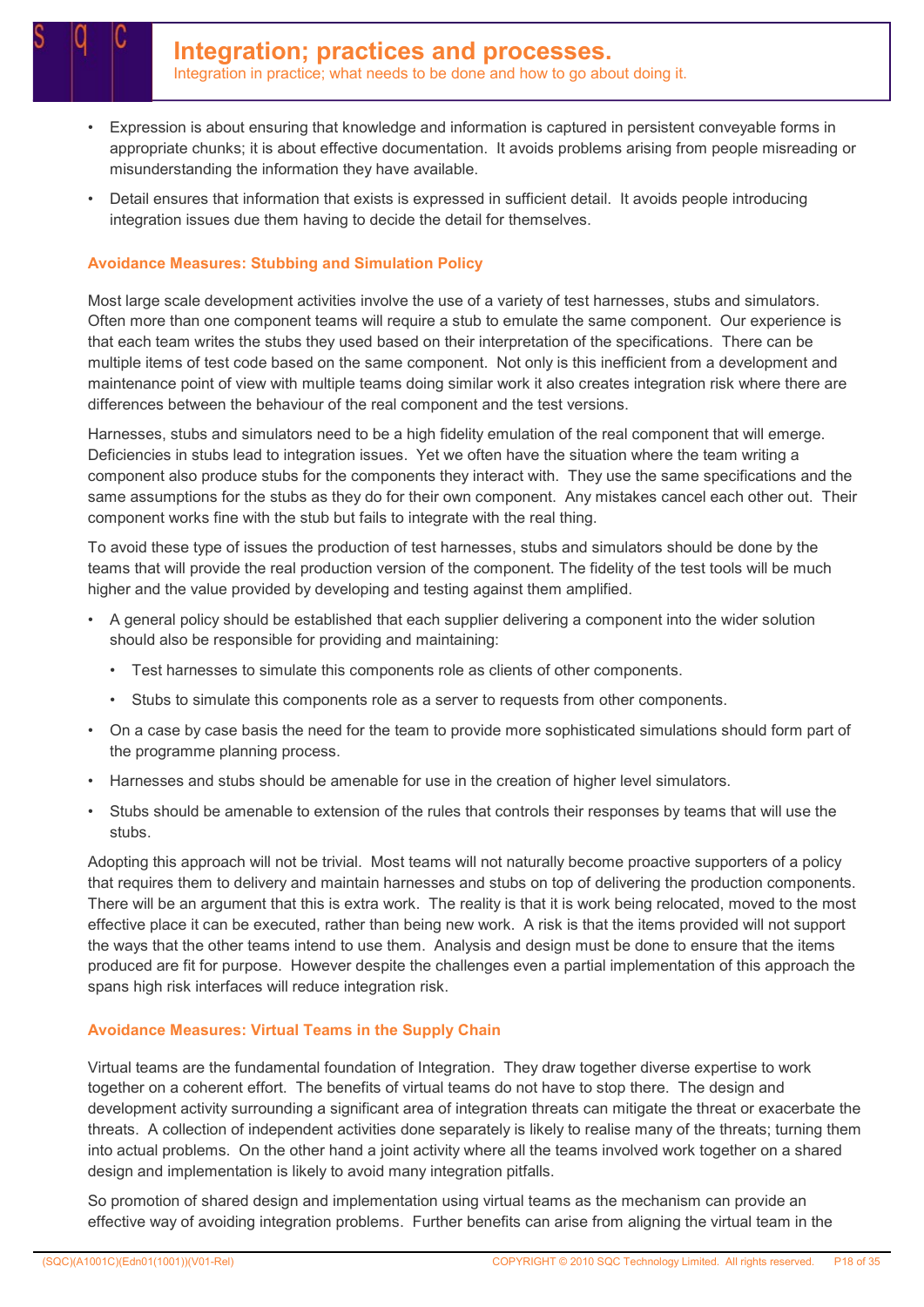delivery space with the equivalent teams in the Integration space; often they can contain similar memberships and require similar knowledge.

#### Avoidance Measures: Targeted Design and Implementation Techniques and Tools

Basic integration issues can be reduced through appropriate use of low level techniques and tools. By ensuring simple techniques and tools that give a high return are being used and used appropriately many problems can be avoided. Sample measures are summarised in Table 6.

| Table 6: Improved Design and Implementation Techniques |                                                                                                                                                                                                                                                                                                                                                                                                              |  |  |
|--------------------------------------------------------|--------------------------------------------------------------------------------------------------------------------------------------------------------------------------------------------------------------------------------------------------------------------------------------------------------------------------------------------------------------------------------------------------------------|--|--|
| Technique                                              | Summary                                                                                                                                                                                                                                                                                                                                                                                                      |  |  |
| <b>Basic Interface</b><br><b>Definition Discipline</b> | Many faults occur at the basic interface level. Data is rejected due to mismatched<br>encoding or unexpected structure. To reduce this risk ensure interface definitions are<br>as rigorous as possible and use tools to validate them where ever possible.                                                                                                                                                  |  |  |
|                                                        | Use, effective maintenance and communication of formal interface definition<br>$\bullet$<br>techniques such as XML schemas and WSDL. Use the most formal notation<br>available.                                                                                                                                                                                                                              |  |  |
|                                                        | Use of tools to validate the interface definitions. We see many specifications that<br>are incomplete or contain errors.                                                                                                                                                                                                                                                                                     |  |  |
|                                                        | Go as far as possible to use of formal restricted enumerations rather than<br>$\bullet$<br>unconstrained string values in interface definitions. We have seen tens of<br>thousands of pounds wasted, possibly hundreds of thousands, because one team<br>sent one thing and the other team looked for something similar (say "Month"<br>compared with "Monthly" or "Restricted" compared with "restricted"). |  |  |
|                                                        | Apply this where ever two systems exchange information; even if they are not<br>adjacent.                                                                                                                                                                                                                                                                                                                    |  |  |
| <b>Integration Risk</b><br><b>Aware Partitioning</b>   | Systems are partitioned into components delivered by different teams or suppliers. In<br>a given area one partitioning can create massive integration risk whist another can<br>greatly reduce this. Design and delivery teams need to be educated as to the impact<br>this can have and persuaded to adopt approaches that reduce risk.                                                                     |  |  |
|                                                        | This concept can be illustrated by an example. Say a consumer system needs a<br>quasi realtime mirror of an entity's state where the master is on a source system.<br>Either (a) the boundary can be between the two system or (b) the source system can<br>provide a plugin that is accessed directly on the consumer system.                                                                               |  |  |
|                                                        | Strategy (a) means that a complex potentially lossy synchronisation protocol has to<br>be agreed and correctly implemented by two teams. Strategy (b) allows this<br>complexity to be dealt with by one team and a simple programmatic query interface<br>presented to the other team.                                                                                                                       |  |  |
|                                                        | Strategy (a) is high risk and (b) is low risk. What do we tend to see? We tend to see<br>strategy (a) used most frequently. Why? It appears cleaner and easier to support,<br>modern doctrine indicates that the boundary of responsibility sits on web-service and<br>XML interfaces and it is how it is generally done.                                                                                    |  |  |
|                                                        | Start a discussion or debate about the way partitioning can affect risk and<br>alternative approaches.                                                                                                                                                                                                                                                                                                       |  |  |
|                                                        | Identify high risk complex interfaces that can be replaced by simpler interfaces if<br>an alternative partitioning approach is adopted.                                                                                                                                                                                                                                                                      |  |  |
|                                                        | Campaign to have these alternative partitioning strategies adopted.<br>$\bullet$                                                                                                                                                                                                                                                                                                                             |  |  |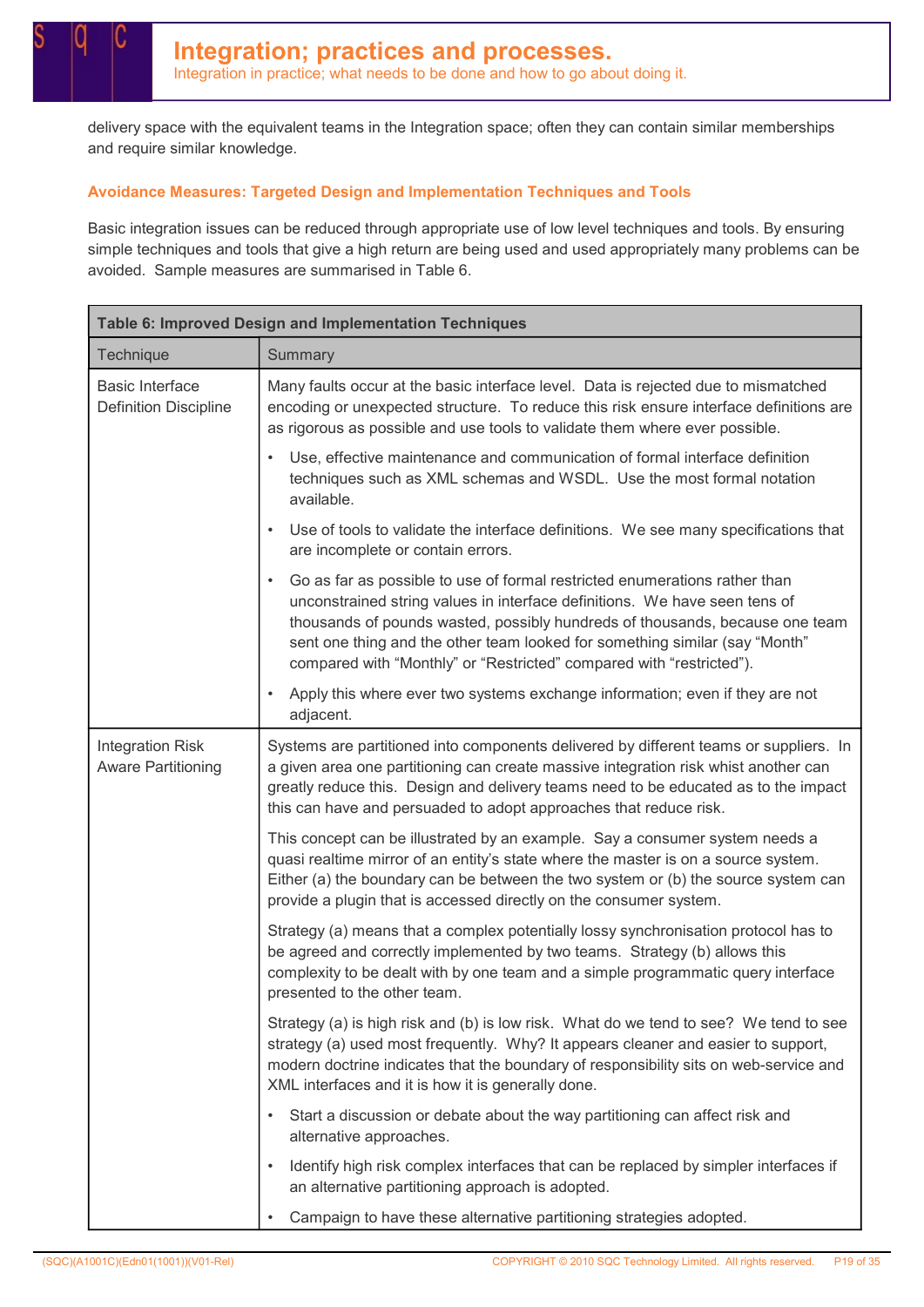| Table 6: Improved Design and Implementation Techniques |                                                                                                                                                                                                                                                                                                                                                                                                                                                                                                                                                                           |  |
|--------------------------------------------------------|---------------------------------------------------------------------------------------------------------------------------------------------------------------------------------------------------------------------------------------------------------------------------------------------------------------------------------------------------------------------------------------------------------------------------------------------------------------------------------------------------------------------------------------------------------------------------|--|
| Technique                                              | Summary                                                                                                                                                                                                                                                                                                                                                                                                                                                                                                                                                                   |  |
|                                                        | Where this fails ensure a virtual delivery team is assembled to work on the high<br>risk interface.                                                                                                                                                                                                                                                                                                                                                                                                                                                                       |  |
| <b>Information Mapping</b><br><b>Discipline</b>        | Modern methods, particularly on large scale distributed architectures loose sight of<br>the overview of information, what it represents and how it is structured. As a result in<br>large systems many distributed capabilities and behaviours fail to work because of<br>information incompatibilities.                                                                                                                                                                                                                                                                  |  |
|                                                        | There can be different conceptual interpretations of information that distributes across<br>the solution. There can be different expectations of how complex information will be<br>normalised and represented, These are not low level data exchange syntax issues<br>that can be addressed using interface specifications. These are higher level<br>information modelling issues.                                                                                                                                                                                      |  |
|                                                        | Normalisation and representation issues are the lower level problems here. If a set of<br>addresses contains the addresses that a set of people live in then what happens if<br>two people live at the same address? Is the address present once or twice? If a<br>person has no middle name is a field dropped or sent blank. Are leading and trailing<br>spaces removed from strings. Are dates sent in US or UK format.                                                                                                                                                |  |
|                                                        | Conceptual issues are at a higher level. In a CRM system what does a contact<br>represent? Is it a person; the aim is to always have one contact for each person in<br>the real world we are involved with? Alternatively is it a communication channel with<br>a person of which there can be more than one or even a communication event with<br>that person of which there could be many? Traditional technical descriptions do not<br>address this; an entity model may say what a contact is and what it links with but not<br>how it is really intended to be used. |  |
|                                                        | To address this sponsor the use of a consolidated data dictionary; very old school but<br>very useful, for global aspects and aspects that are not solely related to an individual<br>interface. Also use additional semantic explanation within the interface definition for<br>explanation is only applicable to that interface.                                                                                                                                                                                                                                        |  |
|                                                        | Establish a concept centric catalogue and then explain how the concept manifests<br>$\bullet$<br>itself in each system. So if we have a concept of a person it could turn out that it<br>appears in the CRM system as a contact but that there is no equivalent in the web<br>portal as we a expect individuals to have multiple web accounts and so a web-<br>account is not a person.                                                                                                                                                                                   |  |
|                                                        | For each separate representation of some conceptual information that is<br>$\bullet$<br>transmitted between systems record how real world data is normalised. How do<br>we deal with the more complex cases.                                                                                                                                                                                                                                                                                                                                                              |  |
|                                                        | For each interchange ensure that the more semantic and information dependent<br>aspects of the data that will be presented are documented. Ensure this is done in<br>a generic way and does not depend on examples. Examples are good but they<br>don't cover the cases that are not turned into example.                                                                                                                                                                                                                                                                 |  |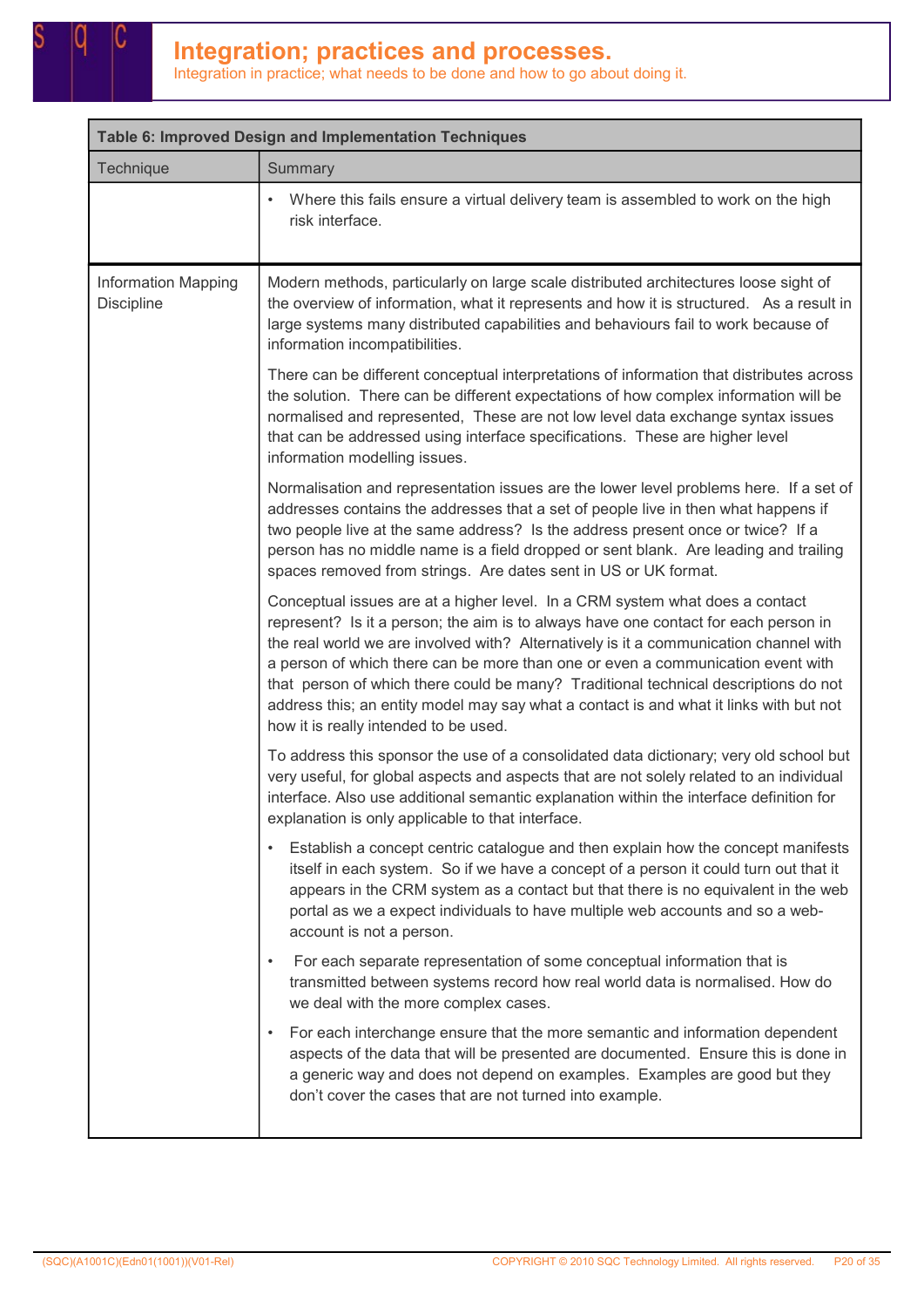#### Avoidance Measures: Integration Centric Reviews

Reviews are most effective when they are focussed on particular types of problems. Integration can take advantage of this by organising reviews that focus on the integration threats within the system. This is not necessarily a review of a single artefact, for example a design, rather it is a review of how things will work that uses the body of knowledge and artefacts that have been emerged from the design process. One useful technique is to get each team to describe what the other system does rather than what their own system does as this will promote engaged discussion of the topic.

An example topic could be a review of the operation of the mechanisms that maps and transfers customer information updated in the online registration portal into CRM system and reflects CRM updates back to the portal. The review could cover:

- A general description of how this integration of information storage and updates will operate from the implementation team with the CRM team explaining what the portal does and the portal team explaining what the CRM system does.
- Discussion of the information content exchanged and how it is used in the receiving system.
- Presentation of information encoding and key features of the encoding.
- Explanation of information exchange mechanisms and how they will deal with anomalies.
- Consideration of how time delays would impact the behaviour.
- Consideration of the impact of operation when parts of the system are out of service and of recovery to a healthy state after service is restored.
- A walkthrough of a set of operational scenarios to obtain from the teams implementing each component the story of how their component will behave as the scenario progresses.

This illustration was just that; a single example of how one vulnerable area could be reviewed to flag issues early. Each area for review will requires an agenda like this and an approach to orchestrating an effective review. Each one will be different and each one will require careful planning by the team handling that area.

#### Avoidance Measures: Interface and interaction change management

For established systems one of the major sources of issues are changes that have unforseen effects. Changes that break things that worked before. The underlying issue are changes that takeaway something or change something that other things depend upon. The solution is either to coordinate changes so everyone adapts to the new behaviour or to ensure that when we create a new one we also maintain backward compatibility and leave the old one in place as well.

This does not happen by magic and on large scale systems it can not happen informally. On large scale system there needs to be an active process that identifies and manages interfaces and interactions between components. Characteristics of this approach are:

- Identification and maintenance of an inventory of interfaces and of dependencies on the interfaces.
- Identification and maintenance of an inventory of interactions between components and behaviour distributed across components.
- A process where by any design or proposed component changes that would affect any of these elements are reviewed to assess the wider impact and any requirement to maintain backward compatibility.
- Effective assurance processes to ensure that the results of this analysis are applied effectively/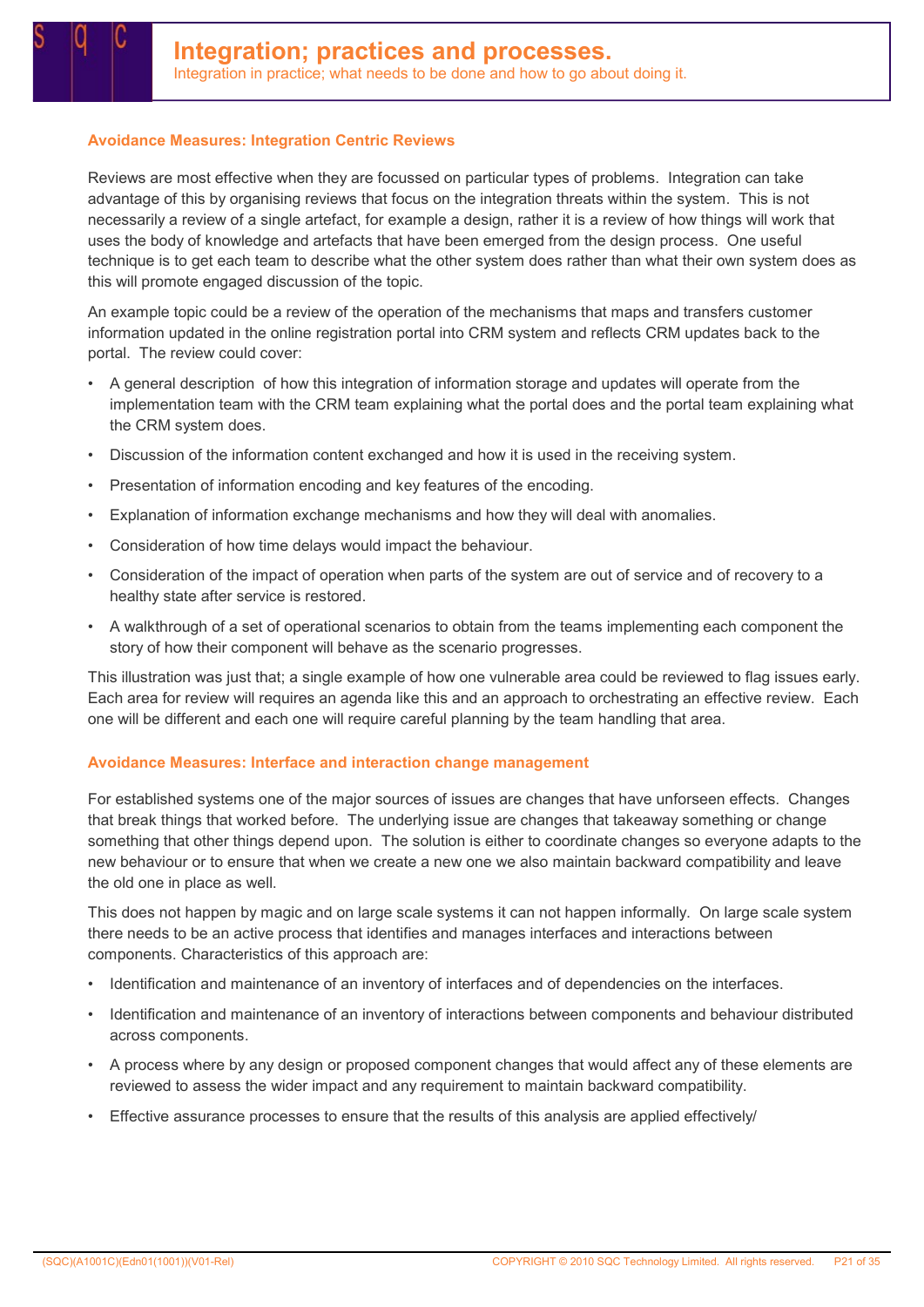### Prevention: Elimination Measures

Elimination measures aim to use the mainstream development testing and assurance methods to detect, diagnose and eliminate integration issues that have got past avoidance measures. The aim is to have them detected and removed before the date that integration of that area is due to start. It is part of the world view that says that the supply chain as a whole should be delivering a solution that is integrated rather than a collection of bits with integration problems. Note that if the combined avoidance and elimination measures are highly effective then there will be little detection, diagnosis and cure to be done and deliveries will rapidly be flagged as integrated and ready for wider use.

Here we cover:

- Static validation of messages..
- Next Box and Peer Box testing.
- Continuous Integration testing

#### Elimination Measures: Static validation of messages

A recurring class of failure is systems emitting messages or making calls that can not be parsed by the receiving systems. This occurs despite the existence of proper interface specifications in the forms of WSDLs and XML schemas. A big reduction in these sorts of problems can be achieved by insisting that tools are used to validate the messages produced during component testing against the formal definition of the interfaces. This task is an organisational challenge than it is a technical one. Features of this approach are:

- A controlled set of interface definitions to validate messages against.
- An inventory of messages to be produced by each component.
- An inventory of scenarios to be addressed for each component.
- A derived inventory of valid combinations of message and scenarios to be covered.
- A mechanism for message versions to be supplied for validation with a history, coverage measures and results.

Further extension of these techniques can include the creation of more restrictive derived specifications for particular scenarios to reflect semantic constraints not directly represented in the interface specifications; for example you can have a house name or a house number but not both.

#### Elimination Measures: Next Box and Peer Box testing

These terms are used to refer to cooperative testing carried out by the supplier teams to find integration faults independently and hopefully before any integration and testing of the assembly containing these components. The teams are required to self organise to carry out effective testing to demonstrate and validate that their components work together. This becomes part of their normal development processes.

Next Box is generally used to refer to testing between components with direct interfaces. For example if component A makes a web-service call to component B then they have a next box relationship. Here the component teams would be expected to set up connectivity between their own test environments using representative transport mechanisms to demonstrate that these exchanges work. The rest of the system may be omitted or stubbed but this tests real exchanges between real versions of these components.

Peer Box addresses situations where the components are not adjacent but where there is a strong coupling. Peer box can be illustrated by an example. A website prepares a complex XML object representing an order; this is then be transferred, unchanged, via a number of other components until it is finally processed by an automated warehouse dispatch system. The risk is that the warehouse system can not process or does not correctly interpret the data sent from the web site. Next box testing would not address this risk. Peer box testing involves the teams establishing a way, not necessarily via the normal route, of exchanging these messages so their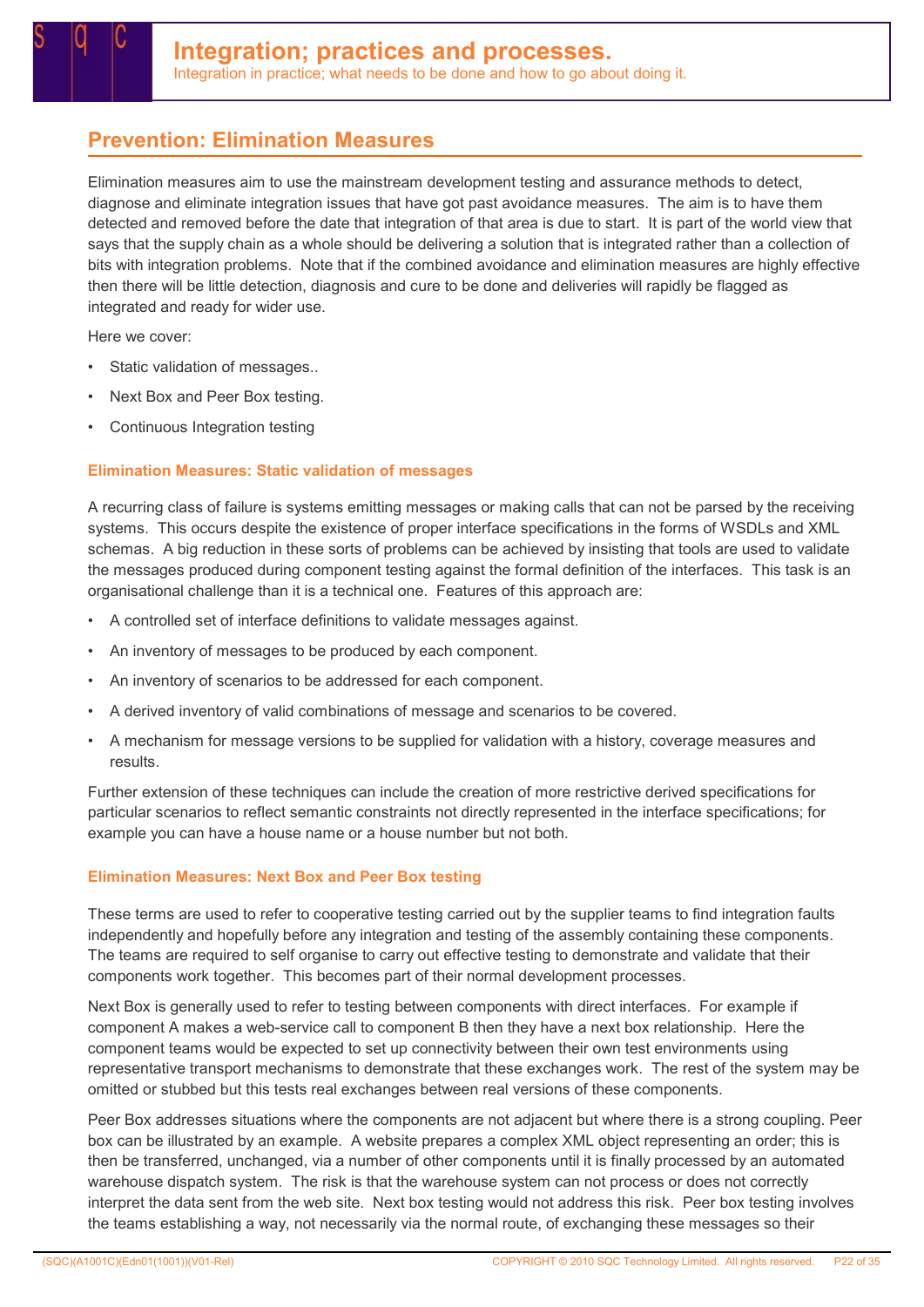correct generation, parsing and interpretation can be tested to provide the same benefits that next box testing provides for adjacent components.

#### Elimination Measures: Continuous Integration Testing

Continuous integration refers the recurring execution of a set of tests that measure how integrated the system is. These tests are at the end of the delivery supply chain. The system is built and then these test are executed to evaluate it. Automation of these tests is essential and this can be complex in large scale systems. From the point of Integration these Continuous integration tests are a tool to prevent degradation in integration. They show if something that was working during the last cycle of testing has suddenly stopped working.

Continuous integration testing, whilst not a direct contribution to accelerating the first off integration of any particular feature, is a strong supporting element. It helps to maintain the integrity of things that have already been integrated thus avoiding both the need for rework and the risk of latent failure creeping into completed items and then undermining subsequent efforts.

Characteristics to be looked for in a continuous integration process are:

- A repeatable, rapid and robust test set that exercises interfaces and other integration risks. Not only must the set exercise the risk it must have sensitive failure detection. Best practice would have an automated test suite to provide repeatability and speed and continuous operation with a reasonable resource cost.
- A balanced model to control the start of a test cycle and if necessary abort and restart of a new test cycle. In the ideal world Agile world builds are continuous, a build occurs on each check in, and each build is tested. In the world of large scale systems engineering a less idealised pattern may be required. At a large scale builds may take a significant time, deployments for test may take hours not minutes and may involve manual deployment activity and a meaningful test cycle may take a number of days. The idealised model needs to be tempered and a pragmatic approach to optimising the error detection effectiveness established.

### The End Game

Whereas the previous stages had quite distinct end states and all streams could be expected to conclude around the same time the end game for this stage is less clean. Different teams will move from prevention to actual integration on their targets at different times and the switch for a single team may be staggered. Re-work and change may mean more preventative action; it is the focus that shifts rather than there being a hard stop.

What denotes that the work that has been done is the correct work and that little if anything was missed. It is the effective, and there is an emphasis on effective, discharging of the preventative tasks that were identified as required to bring the integration risk down to an acceptable level. It is the effective preparation of the team, their techniques and their tools ready for the work to be done on the system. Whether or not they were done effectively will be shown during the next stage when the collections of components arrive to actually be integrated.

## 8. Stage-D: Target Integration

When components that are supposed to go together to implement part of the solution start to arrive then so the Integration tasks that deal directly with the evaluation of each target commence. Components are deployed into a joined up integration environment that has already been proven as part of preparation and are exercised to see if they are integrated. Where problems are found the work expands from just evaluation to include diagnosis and cure. It is the stage that deals with the issues that were not avoided and that bypassed elimination.

At this time the teams must face up to and overcome Challenge four - Executing on time and effectively in a hostile environment [reference 2]. Complex technical activities, ones that check, debug, work around and fix integration issues, have to be delivered in the face of fundamental mismatches, missing bits, system instability and confusion. Avoiding getting bogged down and blocked is a key to success.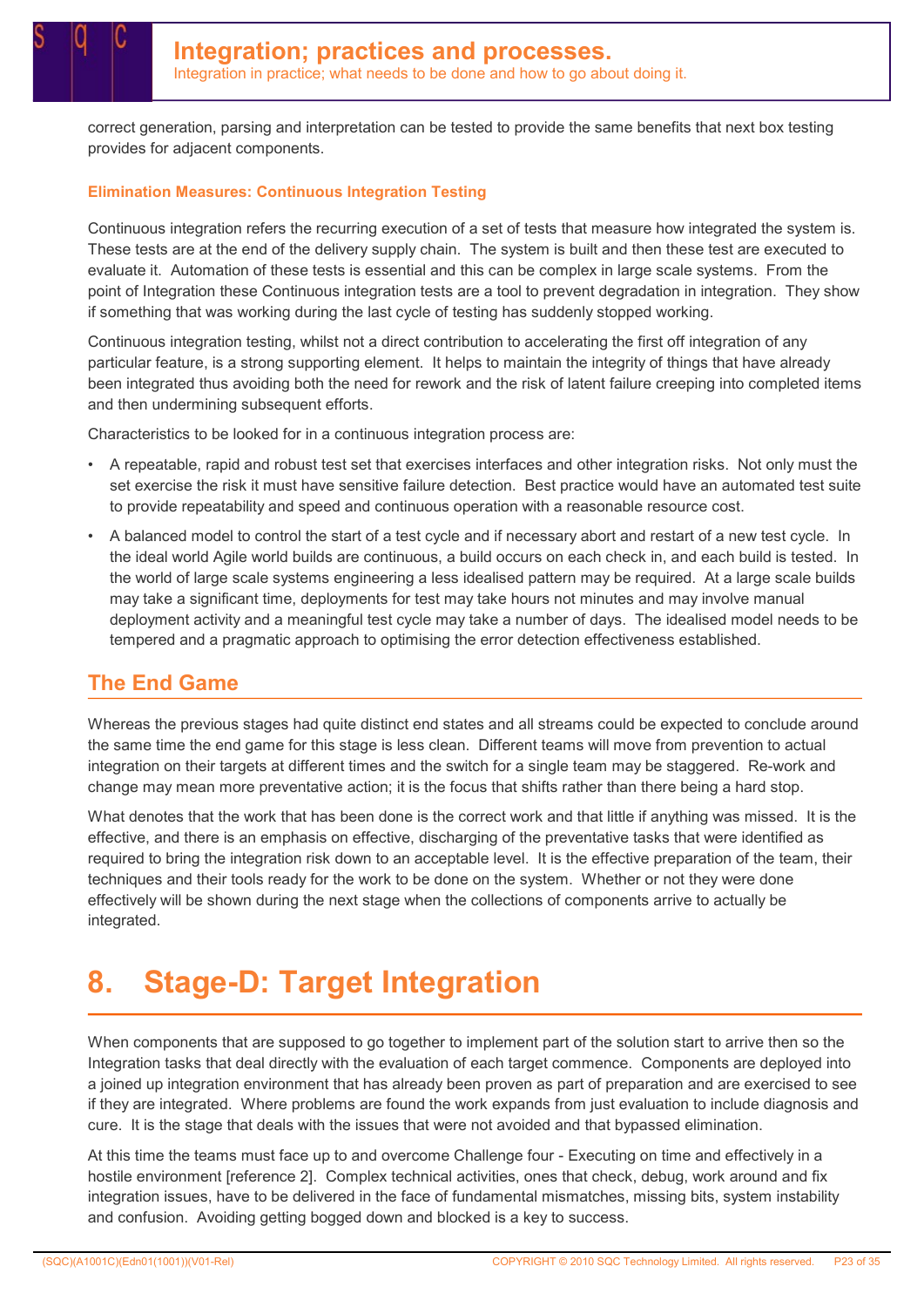### The Approach

A virtual team provides the knowledge and skills together with hooks to get support and action from the wider organisation. Detailed understanding of the areas to be integrated built up over previous stages is combined with a set of rehearsed methods for tacking the task. The plan allows for detailed checking individual parts of the integrated item from the bottom up and for top-down demonstration of overall operation. Each of these tasks is as independent as possible; avoiding dependency on other tasks having been done and wherever possible on other things actually working. There are multiple ways of doing each task and checking each item. Work starts as early as possible; it will begin even if there is only a partial delivery. The team's plan aims perform work and make progress in the early part of their declared window so that they can have nothing to do in the later parts. There is a constant review of what to do next and how to do things differently in the light of progress so far.

Integration aims to identify and address inter component issues that would block or significantly disrupt downstream activities. This can range from cases where things simply do not work to cases where something generally works but is sufficiently inconsistent to be disruptive to downstream activities.

### **Objectives**

The principal objectives against which the performance of Integration in this stage can be judged are catalogued in table 7. Activities that posses these characteristics will accelerate the rest of the programme and make outcomes more predictable. Ones that lose some of these will make less of a contribution .

| <b>Table 7: Objectives for Target Integration</b>  |                                                                                                                                                                                                                                                      |  |  |
|----------------------------------------------------|------------------------------------------------------------------------------------------------------------------------------------------------------------------------------------------------------------------------------------------------------|--|--|
| Day One Feedback                                   | Feedback on the state of each delivery is provided within the first day. Any<br>issues identified are the ones with the biggest impact. Subsequent output<br>identifies more detailed lower severity issues.                                         |  |  |
| Rapid Assessment<br>Completion                     | Comprehensive assessment of the state of integration completes within days<br>not weeks of the target becoming available.                                                                                                                            |  |  |
| Rapid Resolution of<br><b>Blocking Issues</b>      | Blocking issues, those that have an impact on the ability of others to progress<br>their work, are resolved either by a permanent fix or an effective and<br>appropriate workaround, within days not weeks of the target becoming                    |  |  |
| No Leakage                                         | When the Integration team declare that they have completed their work on a<br>particular area all issues that fall under the banner of integration issues have<br>been identified.                                                                   |  |  |
| <b>Resilient Activities</b>                        | Activities progress delivering material progress with the solution becoming more<br>integrated despite missing or delayed deliveries, parts of the solution not<br>functioning in an integrated manner or flaws in the way it was planned to tackle. |  |  |
| Parallel not Sequential<br>Checking                | Checking of items does not depend on other items either ones earlier or later in<br>the processing chain working or even being available.                                                                                                            |  |  |
| <b>Comprehensive Checking</b>                      | Within the remit of Integration checks are comprehensive. Detailed operation of<br>each mechanism is checked even if higher level functions that use it appear to<br>work.                                                                           |  |  |
| Enhance the Continuous<br><b>Integration Suite</b> | To protect the investment of its time and effort the Integration team should<br>ensure effective tests of each item it has integrated are built into the Continuous<br>Integration Suite.                                                            |  |  |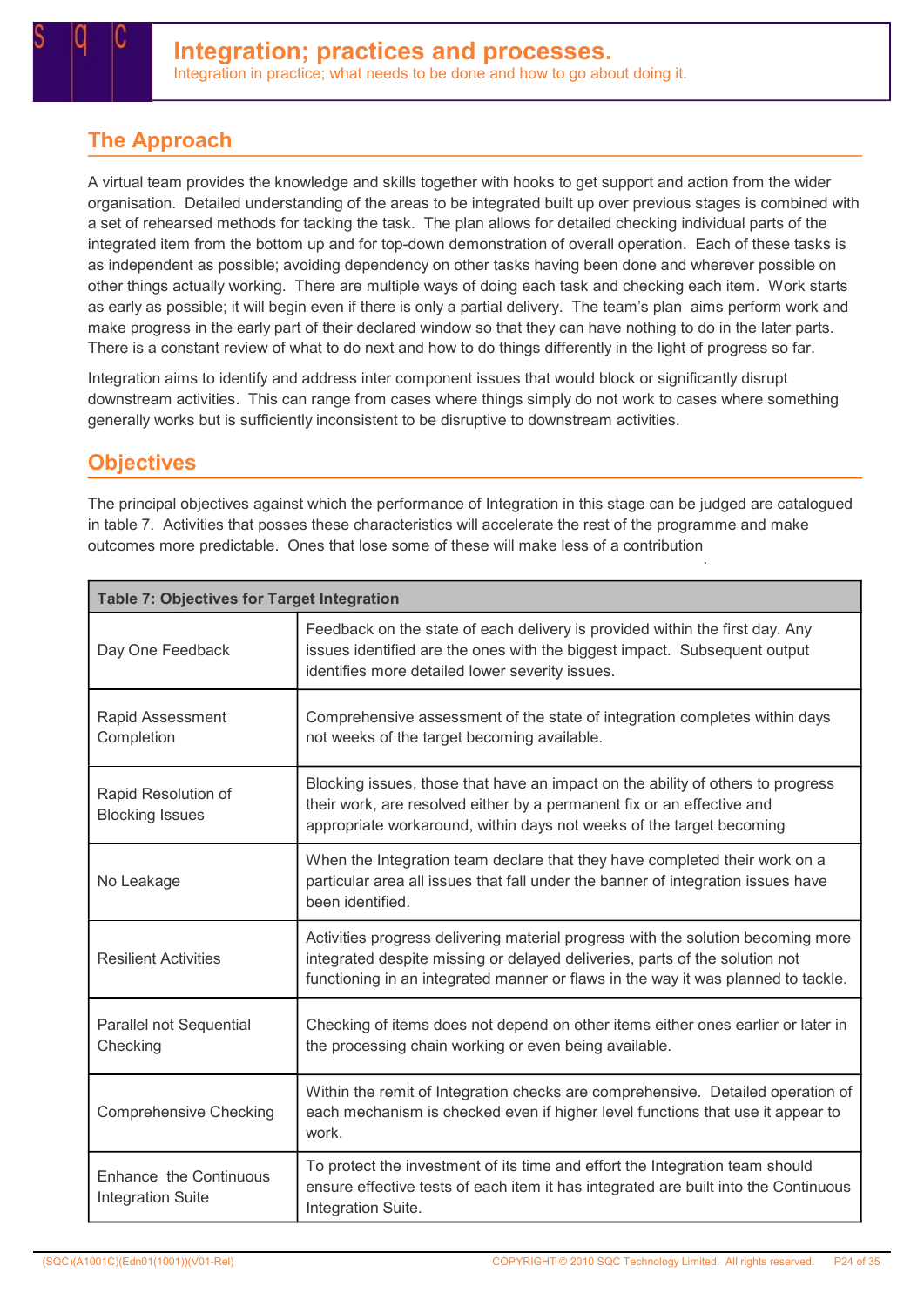### Evaluation and Issue Detection

Evaluation and Issue Detection covers the work done to see if the components do work together sufficiently well for that aspect of the system to be used in downstream activities. These activities either confirm that things are operating correctly or identify the faults and issues that need to be addressed.

The topics covered in this section are:

- The use of predefined assessment criteria.
- Coverage of the different layers of a target rather than just the surface layer.
- Decoupling of tasks and methods to avoid blockages.
- The essential use of invasive methods.
- The use of disruptive methods.
- Using diversity to cope with oversights and other problems.
- Exit criteria for evaluation and issue detection.

#### Integration Assessment Criteria

To ensure testing and assessment done from an integration perspective is appropriate and that it is done in the most appropriate order it should have been planned around and its execution should be guided by the Integration Assessment Criteria developed for the item during the preparation stage. To recap these criteria:

- List the characteristics that constitute the element operating in an integrated way.
- List the plausible integration failures.
- List scenarios that create particular threats to the correct integrated operation.
- Lists a derived set of combined characteristics, failure and scenarios.
- Identifies which of these have been transferred outside of the Integration domain and are to be addressed elsewhere.
- Prioritises the remainder; so that if there is any competition for resource then it is clear what gets first call.

#### Layered Focus

In any complex system the integration targets will also be complex. Within the overall function to be integrated there will be sub-functions that need to integrate and mechanisms that facilitate this. The approach to testing and evaluating the integration needs to reflect this layering. There is a common tendency to focus all testing on the top layer. If testing is solely derived in from this layer then the risk is high that significant problems occurring in the lower layers will be missed. Just because the vehicle is still moving does not mean that the engine is not about to overheat. Similarly, but less likely, testing could all focus on the lower level elements and miss issues in layers higher up. Effective testing requires that each layer needs tackling with each element in a layer being addressed.

The concept of layering can be illustrated with an example: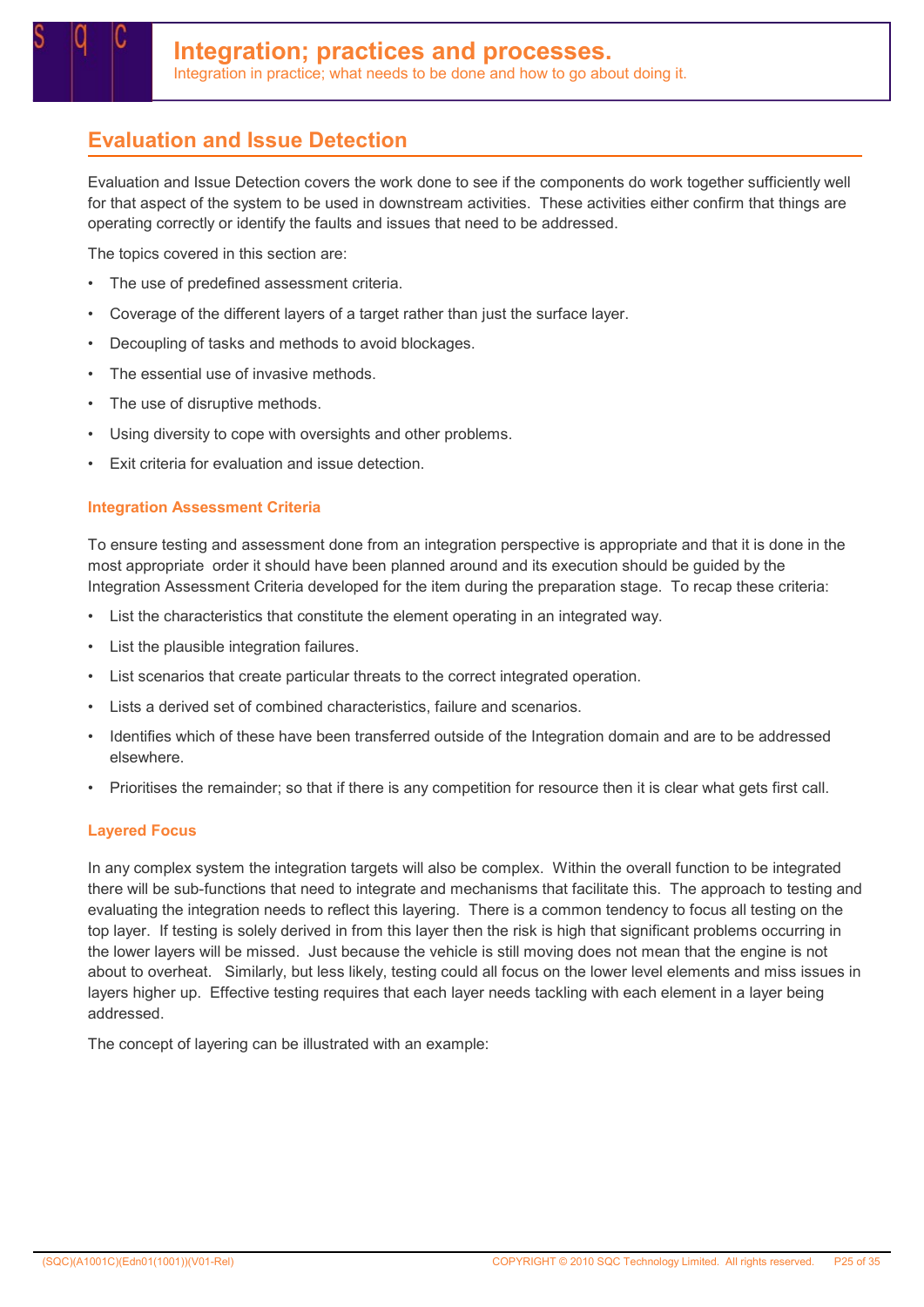#### Data Replication System

For example a capability that replicates user information between a master store and a slave store may have a push function to move data at the time of change, a deferred push function allowing for the slave being offline at the time of change and a separate pull function for bringing new slaves into the system. Within these there may be mechanisms to provide reliable message transfers between the master and a slave and error recovery mechanisms that deal with message failures. These may be supported by web-services that permit slaves to register and notify their state. All of this may be built on top of a multicast secure message transport service and a secure robust load balanced HTTP web-service transport solution.

For this example integration testing may choose to handle separately:

- The HTTP web-service transport solution. Does it work at all? How does it behave when responses are slow? What does it do when a network glitch drops a connection? Does it leak resources and degrade over time?
- The multicast message transport mechanism. This would require a similar approach to the HTTP web-service transportation sub-system.
- The slave registration and state management service; web-service by web-service. Do calls get through; does the connection get accepted, does the request pass authentication is the XML encoding of the call parsed correctly? Are field values accepted and are they mapped to the right meanings? Likewise do replies work? What happens when error responses are sent? What happens if no reply is received; does the retry mechanism work?
- The slave registration and state management service. Are registrations successful? Does the slave state on the master track the state sent from the slave? What about start-up?
- The core change push service. Are data changes transferred correctly to the slave? Is it consistent for rapidly changing data? Is it consistent when there are multiple slaves? Is it consistent when some slaves are down? Is it consistent when a slave is not acknowledging? What happens if an update value does not arrive at a destination?
- The deferred push service. Is the correct data sent? Does it overwrite later changes that were sent before the deferred data? What happens if multiple slaves needing deferred writes come back on line separately?
- The pull service. Does it work? Is the correct set of data pulled? What happens if the delivery is interrupted and has to restart? What happens if data is changing during the pull?

Each of the listed areas is a separate concern that has to be checked out by tests looking for integration issues. The correct integrated operation of each part within each layer needs to be confirmed with an appropriate level of rigour. This is the layered approach to integration activities.

#### **Decoupling**

Within any mechanism of any layer actions tend to operate in chain. Once again using example ? on page ? as the basis for illustration:

- In the web-service layer there is a chain where by (a) a web-service call is made from the slave to the master and (b) a reply is sent from the master to the slave.
- In the web-service layer there is a chain where by (a) a web-service call is attempted to the master, then (b) no reply is received and the call times out and then (c) a re-try occurs and the call is made again.
- At the top level (a) a slave registers, then (b) having registered it executes a pull data operation to get its data synchronised and then (c) it starts to receive push data.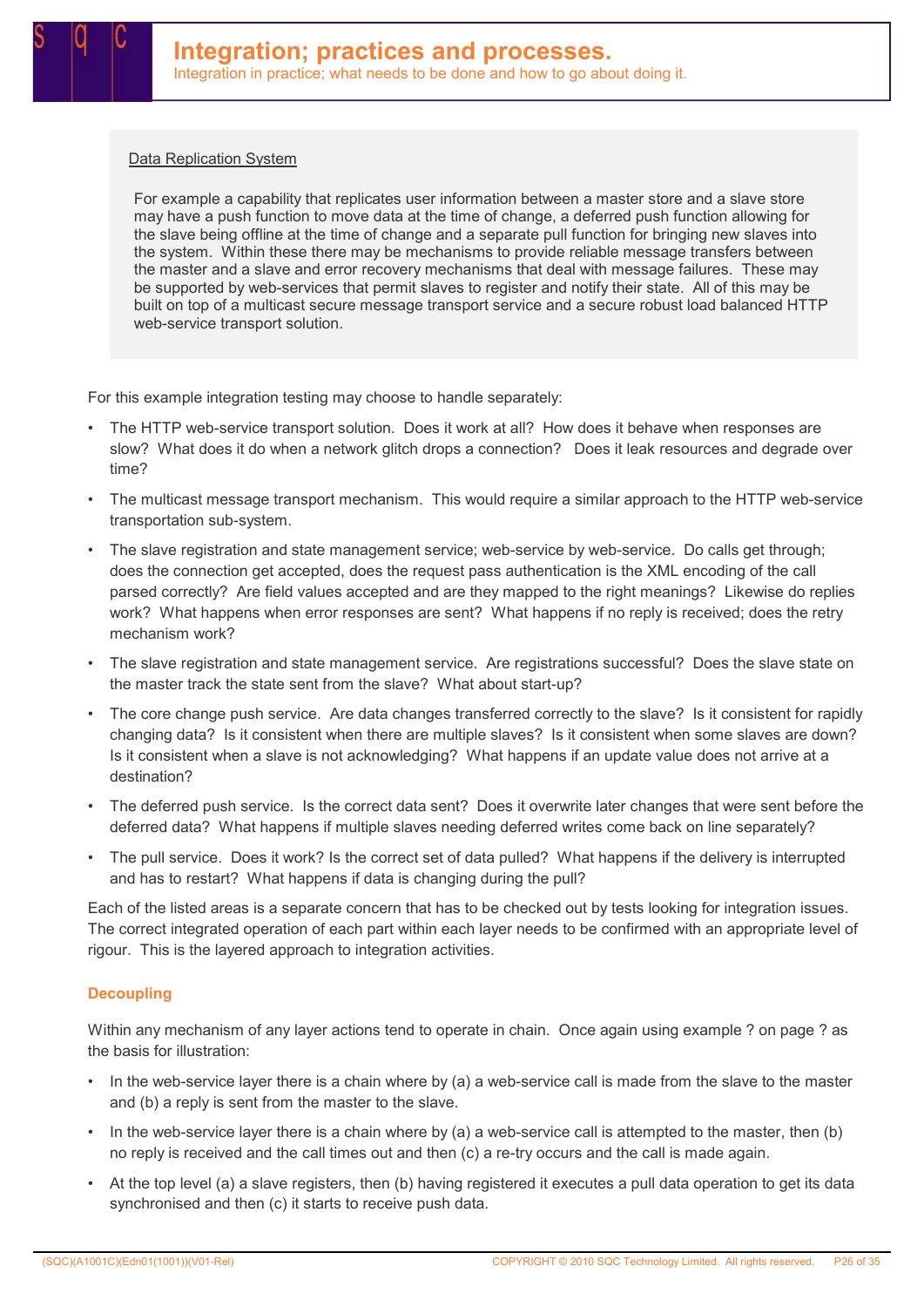Generally normal testing will treat chains as atomic test is planned to start at the first activity in the chain and flow through to the end. So a slave registers, pulls the data across and starts receiving updates. A slave receiving updates is taken offline, waits a period and then goes online at which point it is sent deferred updates. Along the way this activities test the normal operation of the web-service calls.

This approach is susceptible to being blocked by point failures. Point failures will take time to fix and the overall exercise will stall. For example if the slave registration XML payload is not acceptable to the master web-service API then all bets are off and nothing can proceed.

Decoupling is a fundamental to the success of Integration. It is the only way to overcome the threat from point failures. In this approach separate standalone methods are prepared to test each separate activity on the chain. This is not just for chains in the top layer it is done for the chains within each layer. The essential feature is that method is does not depend upon any predecessor or successor elements of the chain working or even being attempted.

Again revisiting our example to provide an illustration of this approach could see techniques developed to:

- Create slave registrations directly on the master.
- Establish an initial data set in the slave.
- Force the master to treat a slave as going offline or to bring it online.
- Intercept a message in-flight to allow incompatibilities to be suppress

With this sort of tool box available the dependencies on other parts of the chain can be broken or significantly relaxed. Checking out a activity no longer needs the steps before it to work. As importantly it no longer has to its turn to be checked after its predecessors; they can be checked in parallel or it can be checked before them if it is higher risk and resources are limited. So now the approach could see:

- A slave created directly on the master and then directly given an initial data set allowing immediate checking of the master to slave data push capability. The late delivery of the slave registration service does not stop this important activity.
- Creation of a workaround that allows the correct handling of slave registration requests within the master to be confirmed. It is found that the registration requests are rejected during XML parsing because a tag that was specified as optional is being treated as mandatory. The XML message is intercepted on the wire and the tag inserted to allow the message to be processed and the payload handling to be assessed. This reveals another issue in the mapping of the slaves identity to a message queue address. Without the workaround this issue would not be found until a fix for the tag issue arrives in the next weekly release.

#### Invasive Methods

Effective Integration depends upon the use of invasive methods. Use of standard user interfaces and external APIs is not an adequate approach. With only these interfaces to play with it is not possible to decouple the activities in a chain. It is not possible to take control and simulate atypical scenarios such as internal anomalies and timeouts. The visibility of the way the system is operating internally is poor. It is not possible to confirm whether or not things are working as intended.

Returning to an earlier analogy. If the test driver is sat in the driving seat of the vehicle on a short test drive and the vehicle is moving along then there is no way that they can tell that the engine has a slow coolant leak and that the alternator is not charging the battery because of a bade connection. Similarly the driver is not in a position to inject test the effect of a transitory bad connection on an ignition lead. To do all of these you have to be under the bonnet or hood; depending upon where you are from.

Integration has to use invasive techniques both for testing and for diagnosis. These can include:

• Direct interaction with databases that are not intended to be accessed other than by the executing software. Inspection of the contents of the database is used to verify its presence and integrity or perhaps the absence of data after deletion. Direct manipulation of data is used to simulate the actions of earlier activities or to correct the data to allow subsequent activities to commence.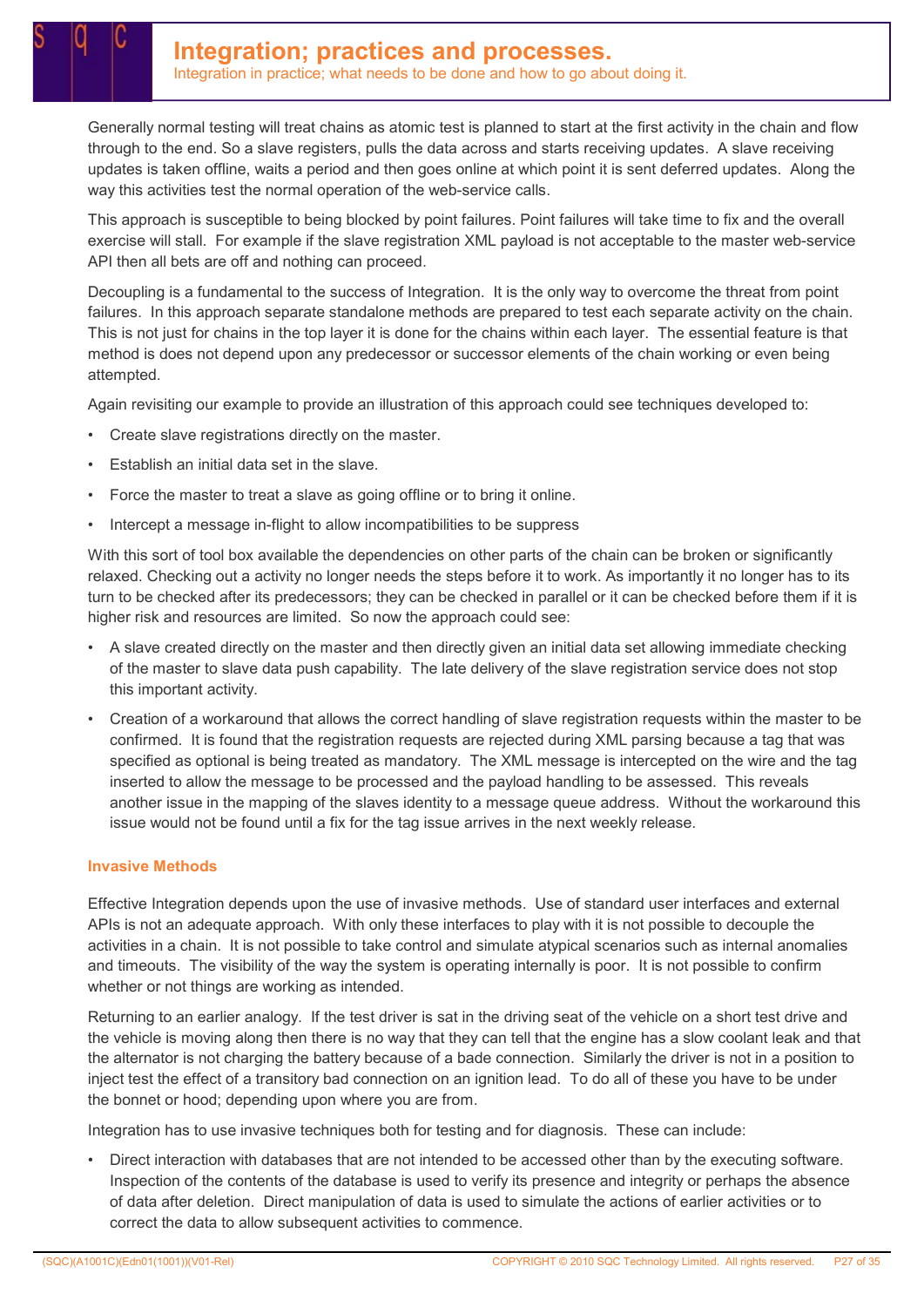- As a matter of course all messages and interactions flowing between systems should be intercepted and captured. All items should be accounted for. The set should be validated for completeness and for correct sequencing. Spurious unexpected items should be identified and addressed. Messages should be validated against interface specifications and scenario rules and payload values inspected.
- The mechanisms supporting the operation may be monitored to reveal hidden malfunctions. Queue lengths, available connections and other indicators are monitored. Log files are filtered to highlight unexpected warnings and error messages.
- Interception and manipulation of messages to work around problems or simulate conditions that can not be directly triggered.
- Intrusive observation as the norm. For any system activity generated by the team there should be mechanisms in place as a matter of course to capture all intermediate messages together with log files and other indicators associated with processing activity. This information should be smoothly collated so that it can be reviewed effectively.

These invasive measures require technical knowledge and skills combined with methods and tools developed and rehearsed well in advance of their application.

#### Disruptive Methods

The intrusive methods described above are also used as disruptive methods to ensure the integration is not too vulnerable to operational anomalies causing it to be too fragile for use in downstream activities. Anomalies inevitably happen. In a test environment not they are more prevalent than live; not only are all the normal source present but we now have operational errors caused by bugs that have yet to be fixed and more frequent changes in the state of the environment. So being integrated so long as everything works perfectly well is not good enough, to be effectively integrated the element has to be reasonably robust to events it will regularly encounter.

The Integration team need to exercise the system with disruptive tests that simulate these problems and address any areas where the integration fails as a result. This is important because of the expense, both time and resources, that will be incurred if large amounts of downstream effort is applied to a system that is too fragile.

The nature of this facet of the integration testing must derive from the findings of the threats analysis performed for the area. It could include many things; some examples are:

- Non arrival of request messages or calls at the server system.
- Loss of replies sent from the server.
- Requests delayed until timeouts have expired.
- Replies delayed until after timeouts have expired.
- Corrupt messages, calls and replies that are not recognisable to the receiver.
- Recognisable and acceptable messages with invalid payloads.
- Out of sequence message arrivals.
- Messages relating to non existent transactions.
- Crashes and communications losses, both transitory and persistent, part way through multi-stage interactions.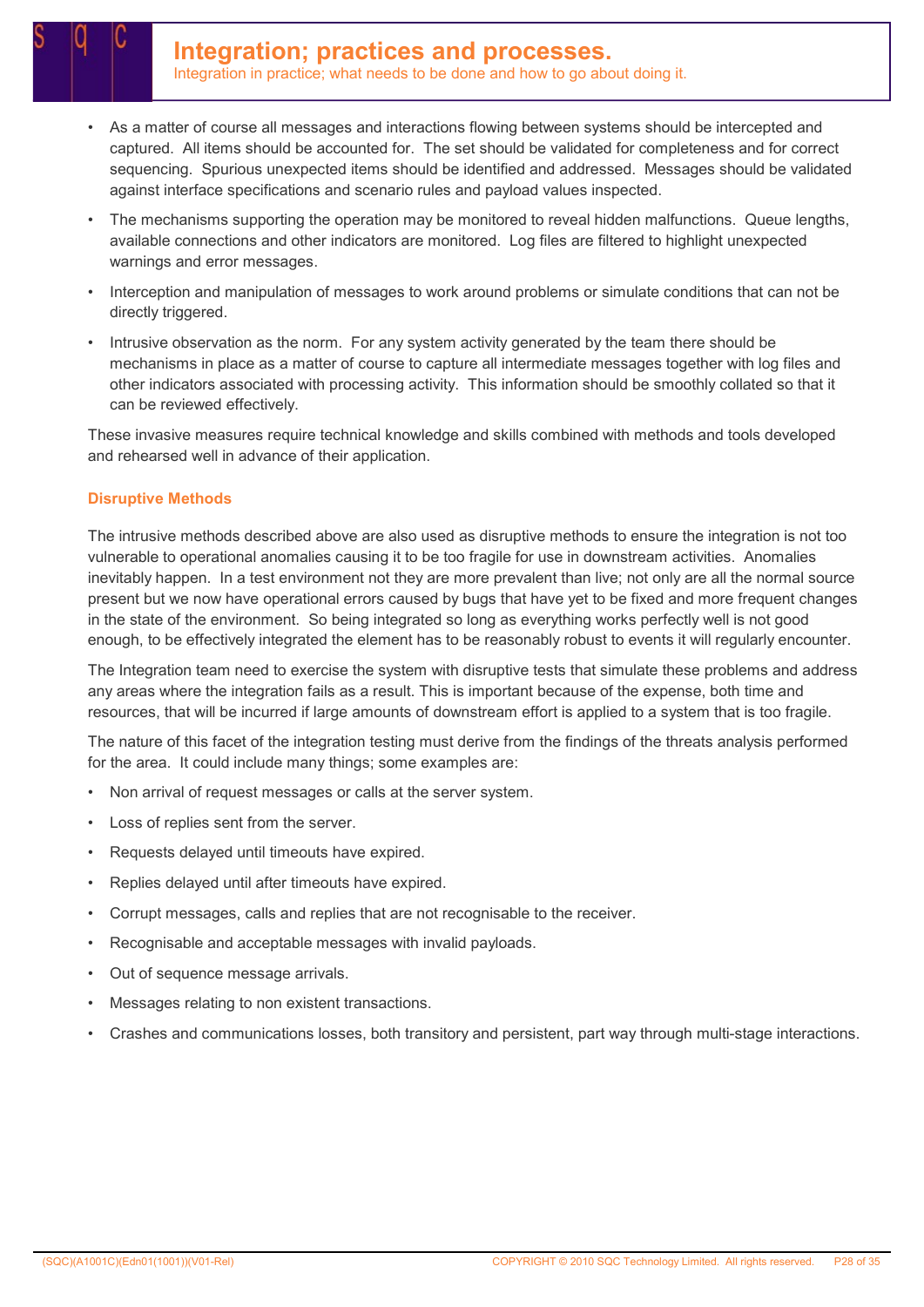#### Diverse Approach

Diversity is a key feature of the Integration ethos. It is no good having just one way of doing something that depends on a certain screen being available. When that screen is not delivered then the activities that depend upon it are blocked.

Each method should have a number of ways of performing each step in the methods. Each task should have more than one method that can deliver the tasks. By planning in diverse approaches and rehearsing them the team avoids the need to improvise ad-hoc methods of working when time is very short and everyone is under immense pressure because things are already running late.

Diversity can take various forms:

- Having multiple ways of triggering the operation of a particular interaction spanning different parts of the system. For example:
	- As the normal consequence of some preceding activity.
	- By direct manipulation of the contents of a database to cause an action.
	- Running a custom command line tool to trigger the execution of a method.
- Being able establish whether data has reached a destination system both by using functions on the system if they are available and by a direct extract and comparison with source data should they not be.
- Identifying multiple transactions that use a particular service and understanding how these show if the service has operated correctly so that at least once can be found to exercise it.

#### Exit Criteria; when to stop?

Evaluation and issue identification stops when there is confidence that there is a low probability that there are more integration issues to be identified. This does not mean that there will be no more issues nor that there is not a belief that more issues will be found; what it does mean is that it is not expected that any that will be found will be integration issues with a significant impact on downstream activities. From an Integration perspective all that can be discovered at this time has been discovered,

What constitutes this state? Obviously the planned set of evaluation tasks has been discharged but also as weaknesses are spotted that were not originally thought of the set of tasks has evolved to address these areas. Confidence exists not because correct operation has been occurred on a single occasion but because operation has been observed on multiple occasions under varied conditions and because comprehensive assessments have been made of the operation in each case.

The team can give an item a clean bill of health when:

- They have executed their planned evaluation tasks and covered their predefined evaluation criteria,
- They have addressed any further risks identified after the target was delivered as thoroughly as the ones identified prior to delivery during the planning stage.
- They are confident behaviour is consistent under the operating conditions that are likely to occur when executing downstream activities.

### Diagnosis & Characterisation

Once a potential issues is spotted it is subject to diagnosis and characterisation by the team. Diagnosis involves identifying the cause the issue. Diagnosis means identifying the discrepancies and omissions that are leading to the failure. Characterisation involves working out how much of a problem there is; when it occurs and when it does not. Characterisation bounds the issue. The two elements together provide the foundation for prioritisation of and delivery of subsequent work on the issue.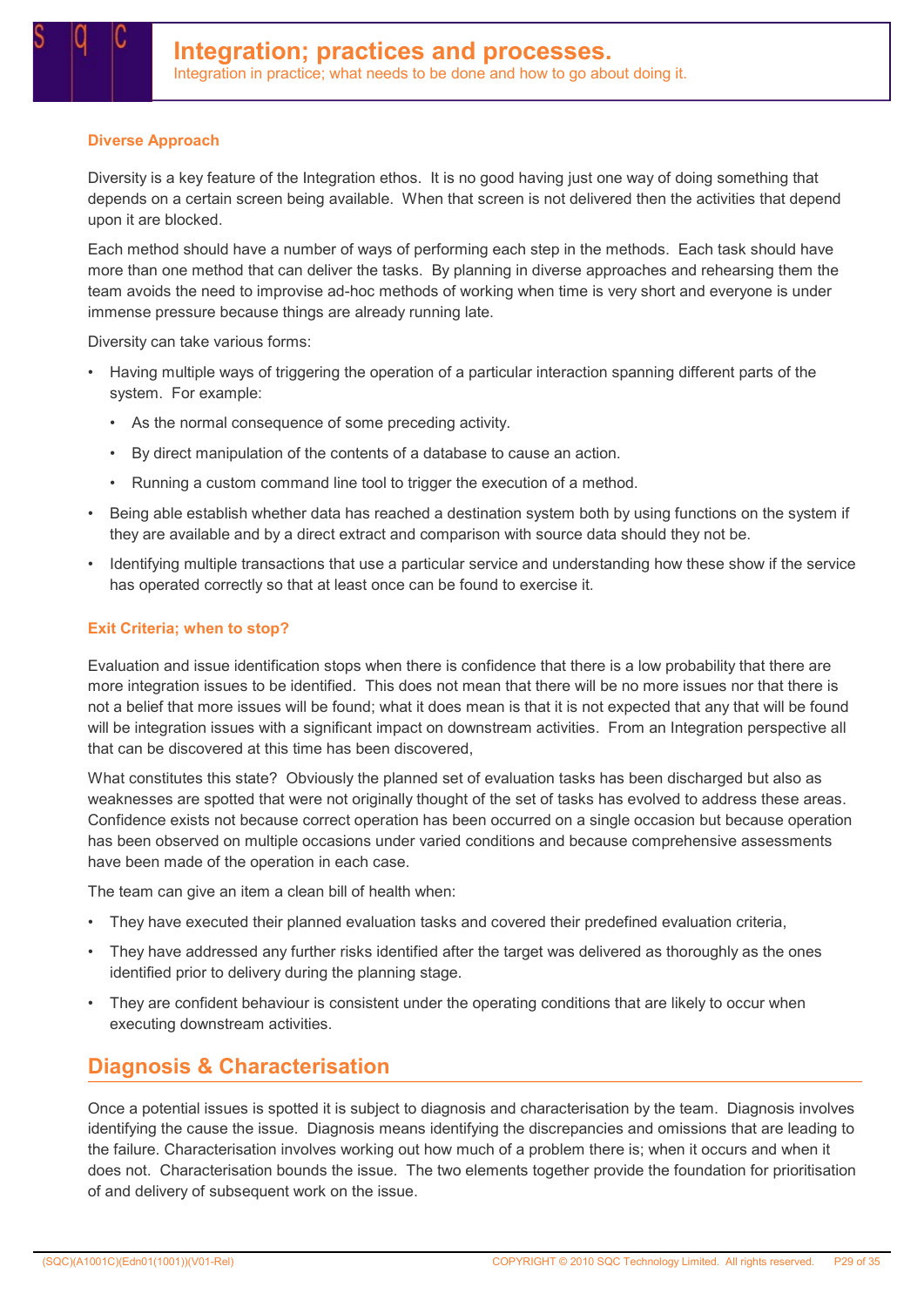The topics covered in this section are:

- Challenges faced during diagnosis.
- Pre-requisites for effective diagnosis.
- Characterisation of issues.

#### Diagnosis Challenges

Effective diagnosis of a problem requires the team to work in 'debug mode'. Operations have to analysed step by step identifying the points where it first diverges and then potentially diverges further from the intended operation. Diagnosis depends on the ability to observe in detail what is happening and to be able to break and pause the activity at arbitrary points. As with any debugging of a system final understanding comes from looking at both the sequence of things and the state of data in detail. Clear visibility of this information is essential. Speed is of the essence and so visibility and control must be directly available to the team members.

Multiple runs will be required to fully understand the problem. Some runs will be disrupted by outside factors requiring more runs. To avoid delays the team has to be geared up to repeat the activity numerous times to eventually provide the knowledge they need to identify the cause or causes.

Diagnosis can be particularly difficult if the cause involves timing or to some apparently unrelated factor. This issues can make the failure appear random; though this random appearance does not necessarily equate to infrequent.

#### Effective Diagnosis

Effective diagnosis is dependent on the team's detailed understanding of how it is intended to work. It is also highly dependent on the teams ability and readiness to be invasive. It depends on them having visibility of all of the low level of the system's operation, on them being able to break and pause where necessary and it depends on their ability to intervene and amend the operation to see what works and what doesn't. Major factors in the success of this are:

- The team having a comprehensive knowledge of how the item is intended to operate.
- The team has worked out in advance exactly how to observe the operation of the item in very great detail. They have ways of observing the sequence, timing and data characteristics of the operation.
- They have also worked out how to intervene. Triggering operations at intermediate points and intercepting to delay or amend an exchange are all within their capabilities.
- Not only have methods been thought through in theory but effective ways of putting them into practice, ones that are not time consuming or error prone, have been devised and proved in advance.
- On the back of this an effective debugging environment exists or can be brought into existence with very little delay.
- Tactics for diagnosing issues with different characteristics should have been prepared in advance; these should be used as the basis for tackling individual issues.
- Each in-flight issue requiring diagnosis should have a lead allocated from with the team.
- Under the supervision of the lead a diagnosis road map should be drawn up. This should attempt to relate significant information about the issue (known and unknown) to conclusions about the cause<sup>1</sup>.
- The team should then selecting the most effective sequence in which to carry out debug runs in order to converge on a solution to the problem.

<sup>1</sup> This will only be partial as "you don't know what you don't know"; however an initial partially complete map is better than just randomly trying things.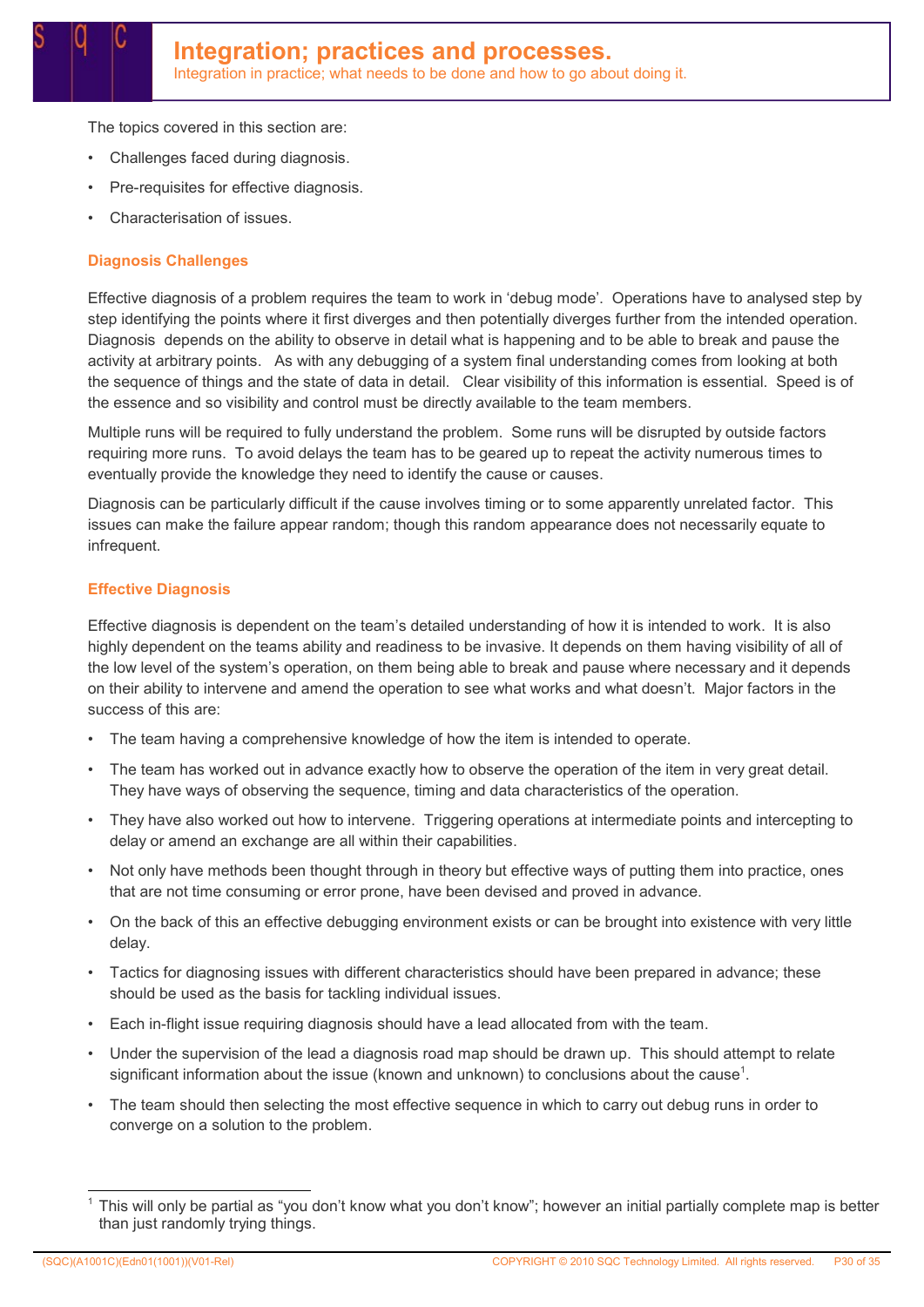• The debugging and analysis can then commence following the selected order as best it can. Throughout the exercise as more information is obtained the diagnosis plan is adjusted to reflect the implications of this additional knowledge.

#### Characterisation

Whilst diagnosis is focussing on the known examples of the problem characterisation takes one step back to work out how significant the problem really is. It is all too easy to misjudge this from one example. Misjudgement can go either way. Having been seen once something that actually only happens under very narrow conditions or randomly once in three hundred attempts can be come the focus of a team. The reverse can also happen, something can be dismissed as a one off because it was seen under unusual circumstances when in reality it or a very close relative will be widespread an damaging. Characterisation aims to prevent these mistakes.

Characterisation uses various checks to ensure there is a clear understanding of the extent of the issues. Approaches to be used include:

- Repeatability check; testing whether when the same scenario consistently exhibits the same problem. If this is not the case then determining on what percentage of occasions the problem does appear.
- Divergence checks; starting with the known failure scenario varying some aspect of the scenario to attempt to find the scenarios closest to the failing ones that do not exhibit the issue.
- Convergence checks; started with similar scenarios that are known to be free of the issue vary aspects of the scenario to identify when the problem starts to appear.

The findings of divergence and convergence checks each inform the next most appropriate checks to be made. The information from the two is integrated to provide the overall picture of when the problem occurs, or is more prevalent, and when it is not.

Once characterised the impact on downstream activities can be assessed and on this basis the priority for resolution of the issue can be assigned. If the effects can be tolerated then it may be deferred into the normal fix process rather than being managed as a primary integration issue.

### Workaround and Correction

When a problem is understood and it is not deferred then there are two aspects to its further treatment within primary integration:

- Provision of an effective workaround.
- Correction.

Whether or not a work around is required will mainly depend on how quickly the problem can be corrected once and for all. The less severe the problem the longer it can be left without either a correction or a workaround. Problems which block or disrupt significant amounts downstream activities are likely to need a workaround. The team is responsible for identifying suitable workaround and if necessary industrialising it so that it can be brought into general use.

Correction depends upon delivery of changes that remove the problem once and for all. Given their expertise in the area the team needs to work with the design and development community to expedite the identification and delivery of a comprehensive solution. When the solution is delivered the team must validate that it is indeed as comprehensive as expected.

#### Provision of Workaround

The requirement is to provide a suitable workaround to the teams and for use in the downstream activities that are blocked or disrupted to such an extent that the overall progress of the project is at risk. This does not mean everyone that is affected gets a workaround that suits their need. Nor does it mean that everyone gets the same workaround. Each impact has to be dealt with on a case by case basis.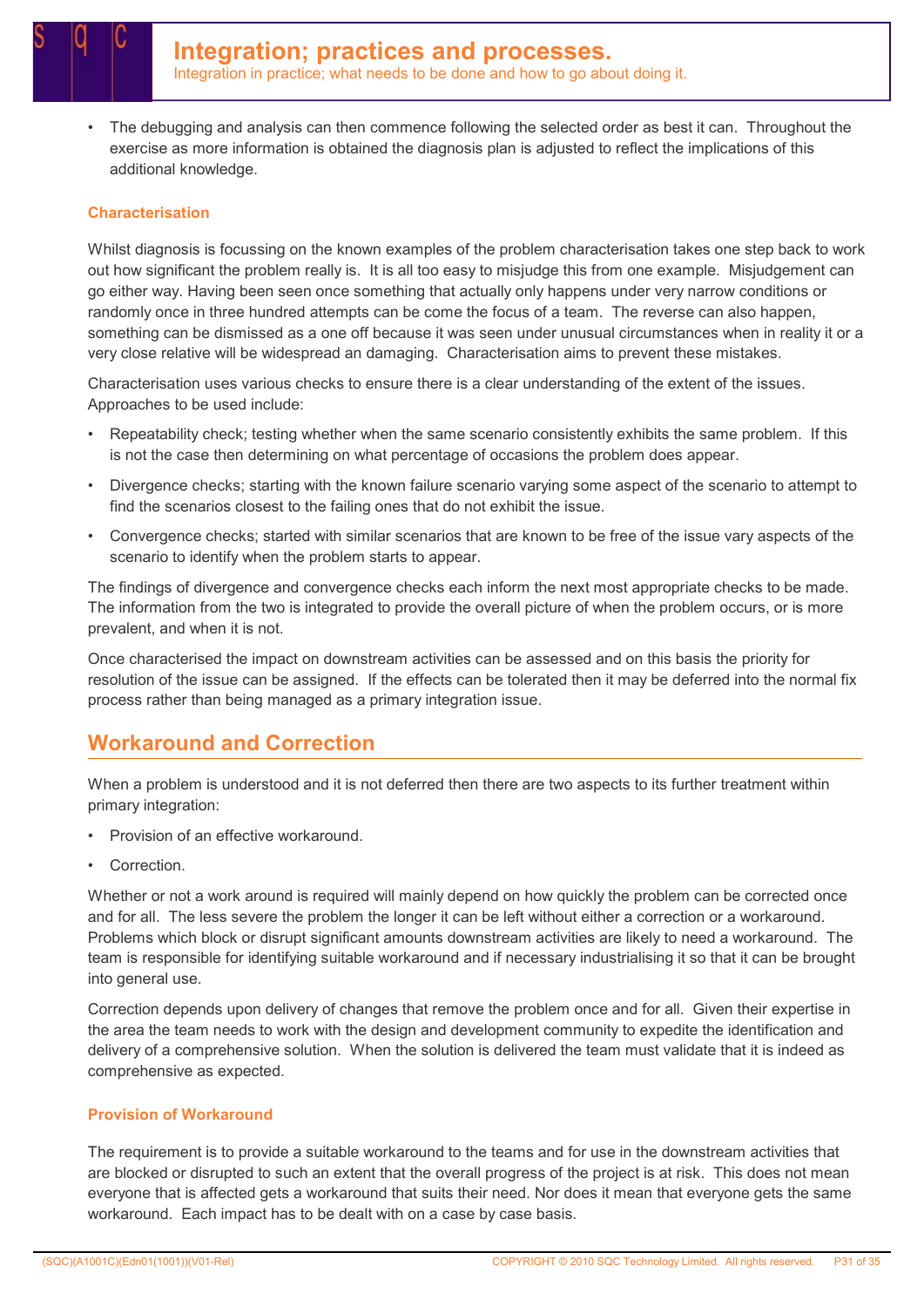A workaround does not only have to be technically possible it has to be practical and suitable for application by the intended user base. Ensuring it is practical and suitable means addressing issues like:

- The amount of time using the workaround adds to the task; particularly where it is to be used repeatedly,
- Complexity and likelihood of human error in its execution.
- The magnitude of the logistical challenge in setting up to use the workaround; for example the number of login accounts and tools required.
- The level of technical understanding required to execute the workaround.
- Sensitivity to external factors such as delays between stages of the workaround or the presence other activities in the system at the time.

The aim should be to simplify the user demands of the tasks either by design of the task itself, by automating simple but error prone steps and sequences and by providing clear illustrations of its use.

Workaround can take many forms a list is provide to illustrate this but no comprehensive list can be provided.

- Avoidance of particular data ranges that trigger a problem.
- Use of particular options that prevent the problem.
- Splitting an interaction into a number of separate interactions to prevent the problem.
- Logging out and logging back in to bypass a problem.
- Extension of timeouts.
- Disabling of automatic consumers on a particular queue to allow message editing prior to consumption.

#### **Correction**

The role of the Integration team in the correction of an issues is four fold:

- To expedite the process to provide a correction as soon as possible.
- To assurance, in so far as is possible, that the chosen correction is correct and appropriate before it is implemented.
- To ensure, in so far as is possible, that the implementation of the correction is correct.
- Once it is delivered to validate the correction to check whether it is effective and if so to identify and capture any residual issues or further testing required.

The emphasis is on getting the most appropriate correction and getting it right first time. Having to fix the same area<sup>1</sup> more than once wastes schedule time and money.

It is worth observing that the Integration team may actually contain some if not all of the people responsible for fixing the problem. Remember this should be a virtual team drawn from the different parts of the organisation involved in the delivery. If so the team can identify and schedule for delivery the fix; acting as the foundry from which fixes emerge. Alternatively it may have links into each of the teams involved through more junior representation in the team; in this case coordination, sponsorship and review may be the key activities.

Effective correction depends upon effective Diagnosis and Characterisation. These provide the basis for assuring the proposed fix(es) is(are) the right one(s) and for validating the fix(es).

Validation of each fix is very important; particularly if the problem was a complex one to solve or sits within a complex function. The best thought through solutions miss things; things that come to light when the solution is delivered. As well as assessing whether the main problem has been fixed the validation process should identify

Note 'area' and not 'issue'. It is a poor situation if multiple issues of a similar nature have to be fixed separately. It is also poor if fixing an issue introduced further issues. A problem area should come under scrutiny from more senior personnel because it has been found to be a problem area. This should ensure the area is comprehensively reviewed and addressed. Hence each area should only require one fix cycle.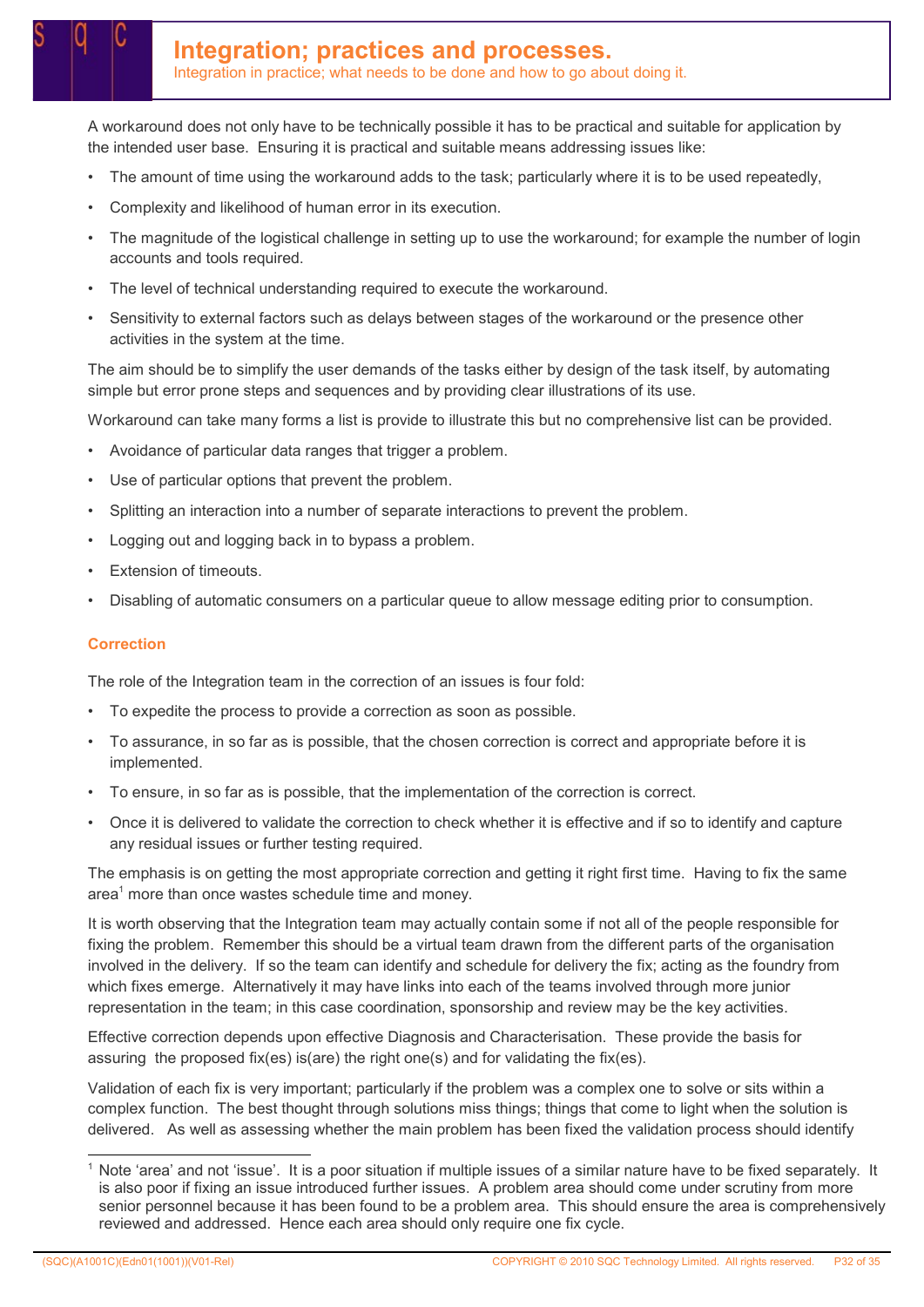any less important residual issues, characterise them and capture their details as new issues. Once this has been completed the issue can be treated as resolved.

### The End Game

As with the previous stage there is no single point where all streams of work simultaneously complete. It is a ragged boundary; made so by the nature of the work being undertaken. For each individual stream the end game is one where the solution is broadly integrated and with enough integrity to allow downstream activities to move apace.

## 9. Stage-E: Integration Maintenance and Support

The final stage of Integration comes after an element has been integrated. Actually this is not so much a stage that follows on as service wrap provided around items elements that are declared as integrated and that others now depend upon. The wrap has two aims; firstly to support teams undertaking downstream activities who may be less technically skilled or have less specialist knowledge of this area and secondly to ensure it doesn't get broken and if it does to know before anyone else and to fix it quickly.

### Approach

The team that integrated the element retain responsibility for it. They assist when it creates problems for downstream activities. They determine whether it is or is not the cause of problems manifesting themselves within the operation of the system. The maintain an ongoing check on its health and tend to it when it fails.

### **Objectives**

The key objectives are listed in Table 8.

| Table 8: Objectives for the Support and Maintenance Stage |                                                                                                                                                                                                                                                                                                                                                                    |  |  |
|-----------------------------------------------------------|--------------------------------------------------------------------------------------------------------------------------------------------------------------------------------------------------------------------------------------------------------------------------------------------------------------------------------------------------------------------|--|--|
| Maintain Integration                                      | To ensure that the integration of the individual element is maintained. The high<br>volume of changes that occur as issues are identified and fixed and as<br>additional change requests are implemented inevitably creates a high risk of                                                                                                                         |  |  |
| <b>Support Downstream</b><br>Activities                   | The provision of technical support to teams involved in downstream activities;<br>clarifying their understanding of the way the integration works, assisting them<br>executing activities that depend on integration and helping with diagnosis where<br>it is suspected that integration failures are the cause or when all other avenues<br>have been exhausted. |  |  |

### Integration Maintenance

The amount of resource consumed by maintenance needs to be kept to a minimum. This means limiting it to (a) pre-delivery activities where changes are identified as creating a risk to one or more of the items that have been integrated and (b) responding to breakages that occur. It means avoiding placing demands on the team's time to undertake repeated testing whenever there is a delivery whilst still aiming for immediate detection of any breakage.

Given these constraints the approach to maintenance has aim to utilise ways of detecting integration failures that do not involve the team executing tests each time there is a change. A model that supports this objective builds on combinations of: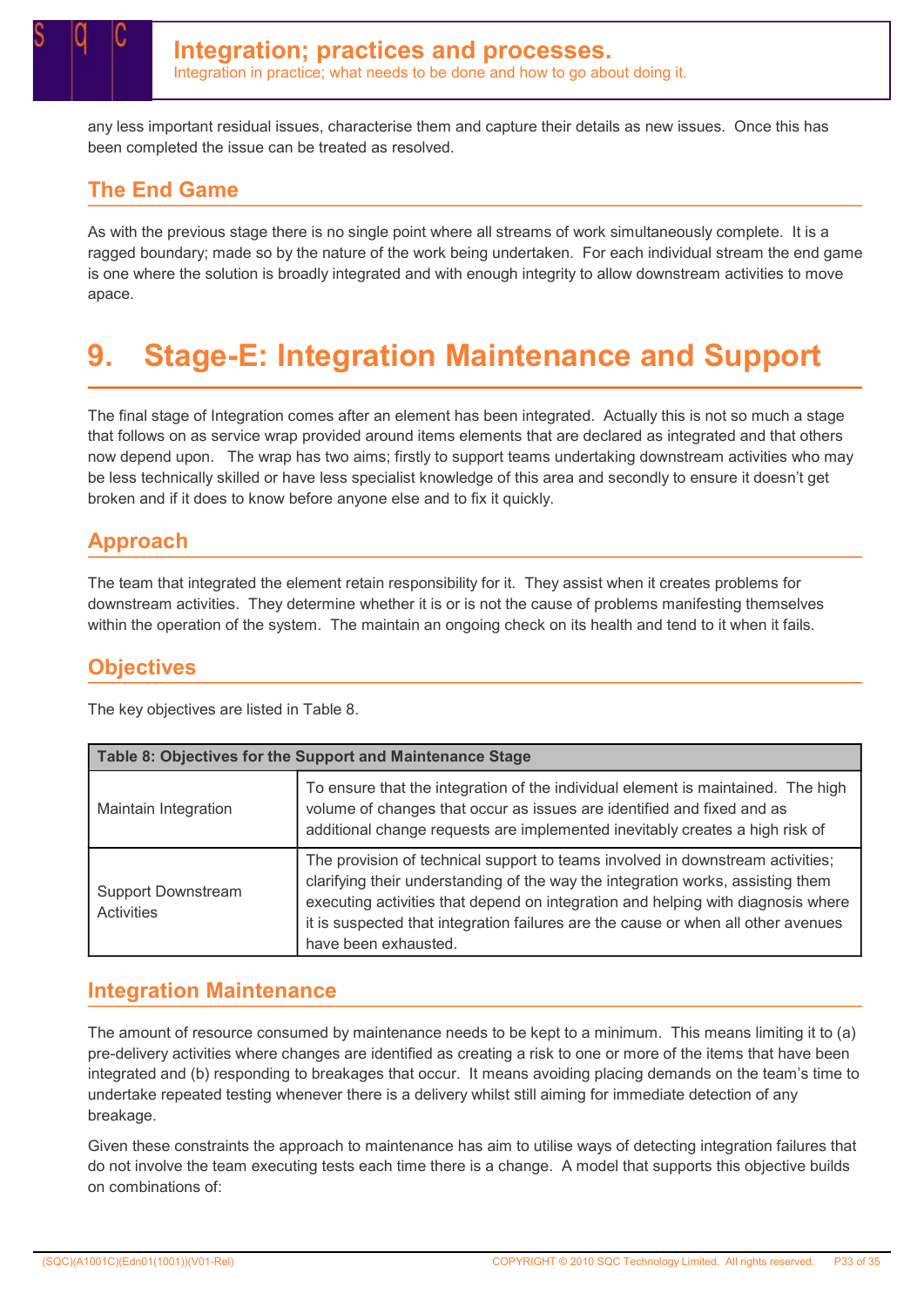- Integration centric checks forming part of any continuous automated build testing. For example validation of messages generated in build tests against target interface specifications.
- Automated next and peer box integration tests applied to the latest qualifying build.
- Automated intrusive integration maintenance tests applied on build deployment into a test environment. If possible into an integration qualification environment that is separate from the environment(s) used for primary integration and for activities downstream of primary integration.
- Operational monitoring and auditing using deliverable diagnostic tools and/or integration specific diagnostic tools to observe integration failures from observation of operations arising from downstream use.

The team must put in place an "early warning system" that provides near instantaneous detection of integration failures and allows them to respond rapidly to any issues. Designing and establishing a mechanism to do this is not something to be left until it is needed. Preliminary design and initial implementation is a preparation activity. However because of the complexity involved and the amount of change likely to be experienced the mechanisms will require refinement during Active Integration and will need finalising at the start of the maintenance window.

### Support

Teams undertaking downstream activities will require support; they will need access to the expertise built up in the Integration Teams. As items become integrated and available to the downstream functions new and unfamiliar territory starts to be explored. They have not seen this functionality before, they do not know how to distinguish different sorts of failure, perhaps even whether it is working or not. Without effective support for these teams the momentum built up by an effective integration can soon be lost.

Support for downstream activities encompass:

- Knowledge transfer. Briefing the teams on what has been delivered, how to work with it and on any known limitations. Providing an explanation of how to spot indicators of problems and how to interpret them to identify the probable source. Knowledge transfer helps to reduce the overall level of demand for ongoing support as it improves the autonomy of the downstream teams.
- Problem filtering. Rapidly assessing whether a reported problem is a red-herring, something arising from incorrect use or process, or is a system problem requiring attention.
- Problem diagnosis. Identifying the nature of each real problem. Is it an integration issue or a problem sitting within a single components? What are the details. It is necessary to determine and capture exactly what is happening and why it is wrong.
- Integration problem workaround provision. For integration problems with large impacts alternative methods of working that avoid or mitigate the problem should be provided.
- Integration problem solution. Again for integration problems with large impacts the team needs to provide leadership of the resolution of the problem.